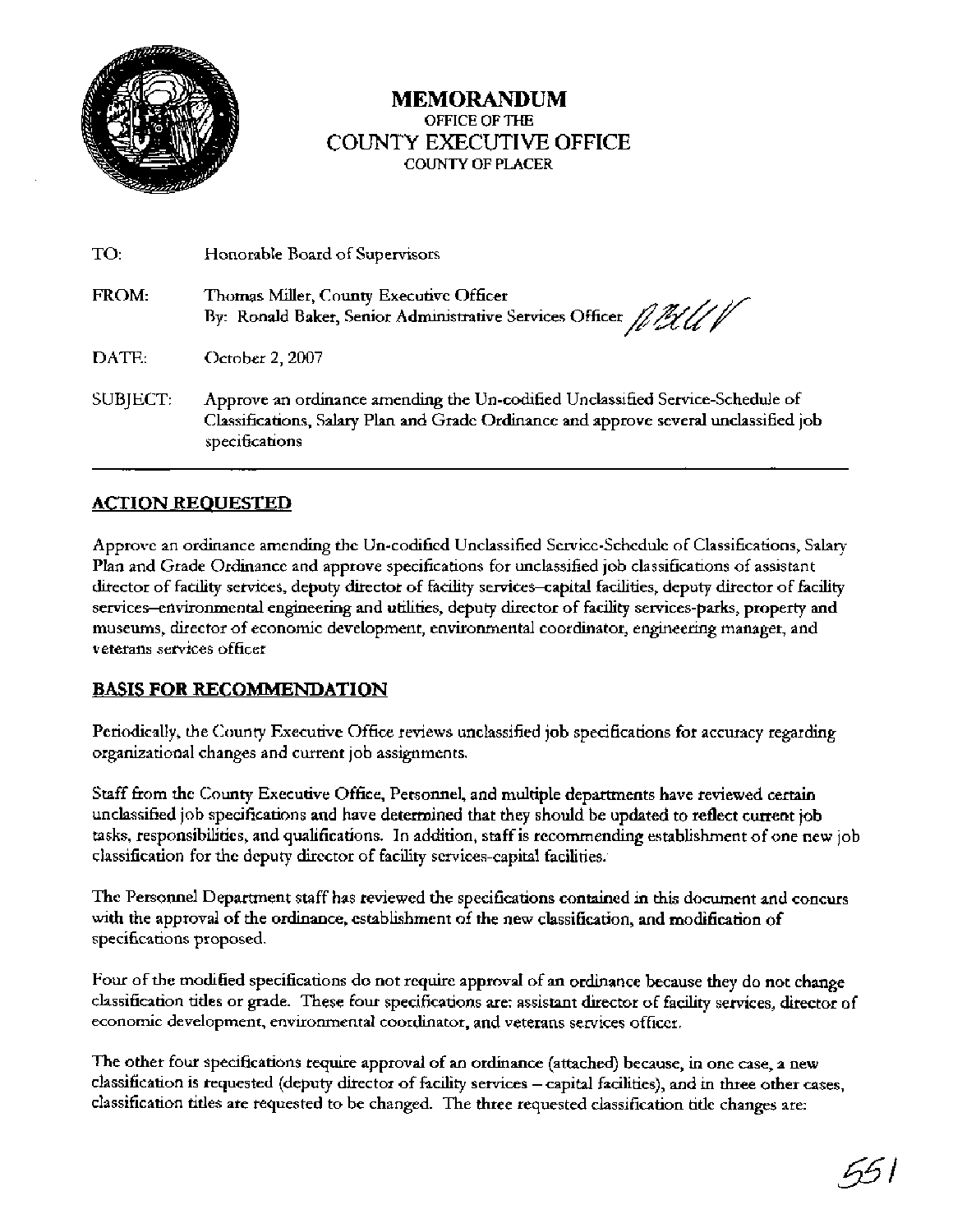Board of Supervisors October 2,2007 Page 2 of **3** 

deputy director of facility services – administration to deputy director of facility services, parks, property and museums

deputy director of facility services - environmental engineering and utility to deputy director of facility  $s$ ervices  $-$  environmental engineering and utilities

public works manager-engineer to engmeering manager

Summarized descriptions of the changes are provided below.

**Assistant Director of Facility Services** - Provides additional flexibility in this classification so that the incumbent can direct activities of assigned divisions or functions, including internal administrative, solid waste, capital, and project management functions.

**Deputy Director of Facility Services** - **Capital Facilities** - Establishes a new position classification and job specifications to require experience and skills related to executive management of capital management.

**Deputy Director of Facility Services** - **Environmental Engineering and Utilities** - Changes title of the classification from deputy director of facility services - environmental engineering and utility to deputy director of facility services - environmental engineering and utilities and clarifies duties and reporting responsibilities. Position will also report to assistant director and will supervise environmental engmeering and compliance (solid waste) and wastewater projects and programs.

**Deputy Director of Facility Services – Parks, Property and Museums – Modifies and renames the** deputy director of facility services - administration specification to tailor experience and skills related to executive management of parks, property and museums.

**Director of Economic Development** - Removes references that the class is a department head and inserts references stating it is a division of the County Executive Office. The specification provides that the director of economic development reports to the chief assistant county executive officer.

**Engineering Manager** – Renames the class and modifies the public works manager-engineer specification to provide assignment flexibility to duties as desired by the department director. The classification is allocated to the Engineering and Surveying and Public Works departments.

**Environmental Coordinator** - Establishes specifications for this job class. This job performs administrative and management activities related to directing and coordinating all phases of environmental review for the County. This classification is allocated only to the Community Development Resource Agency.

**Veterans Services Officer** - Deletes the requirement that the incumbent must be a war time veteran.

## **FISCAL IMPACT**

The new classification of deputy director of facility services - capital facilities has a potential annual cost of approximately \$160,276 includmg benefits. The classification and costs have been included in the FY 2007-08 Final Budget. There is no fiscal impact to the modification of other classifications as recommended by staff because no salary grade changes are requested with this action.

552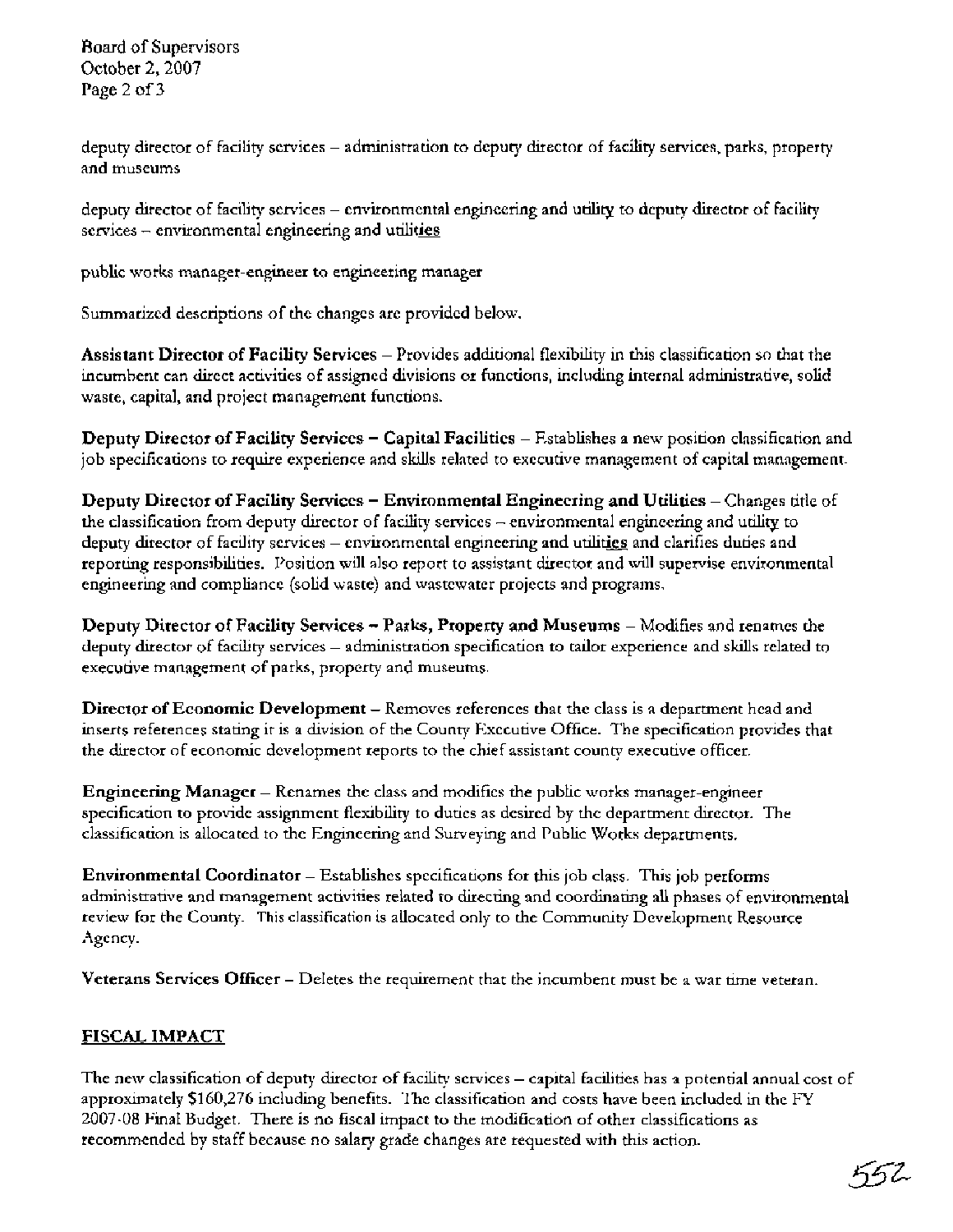Board of Supervisors October 2,2007 Page 3 of 3

Attachments: Specifications for:

assistant duector of facility services deputy director of facility services-capital facilities deputy director of facility services-environmental engineering and utilities deputy director of facibty services-parks, property and museums director of economic development engineering manager environmental coordinator  $\ddot{\phantom{a}}$ veterans services officer

i,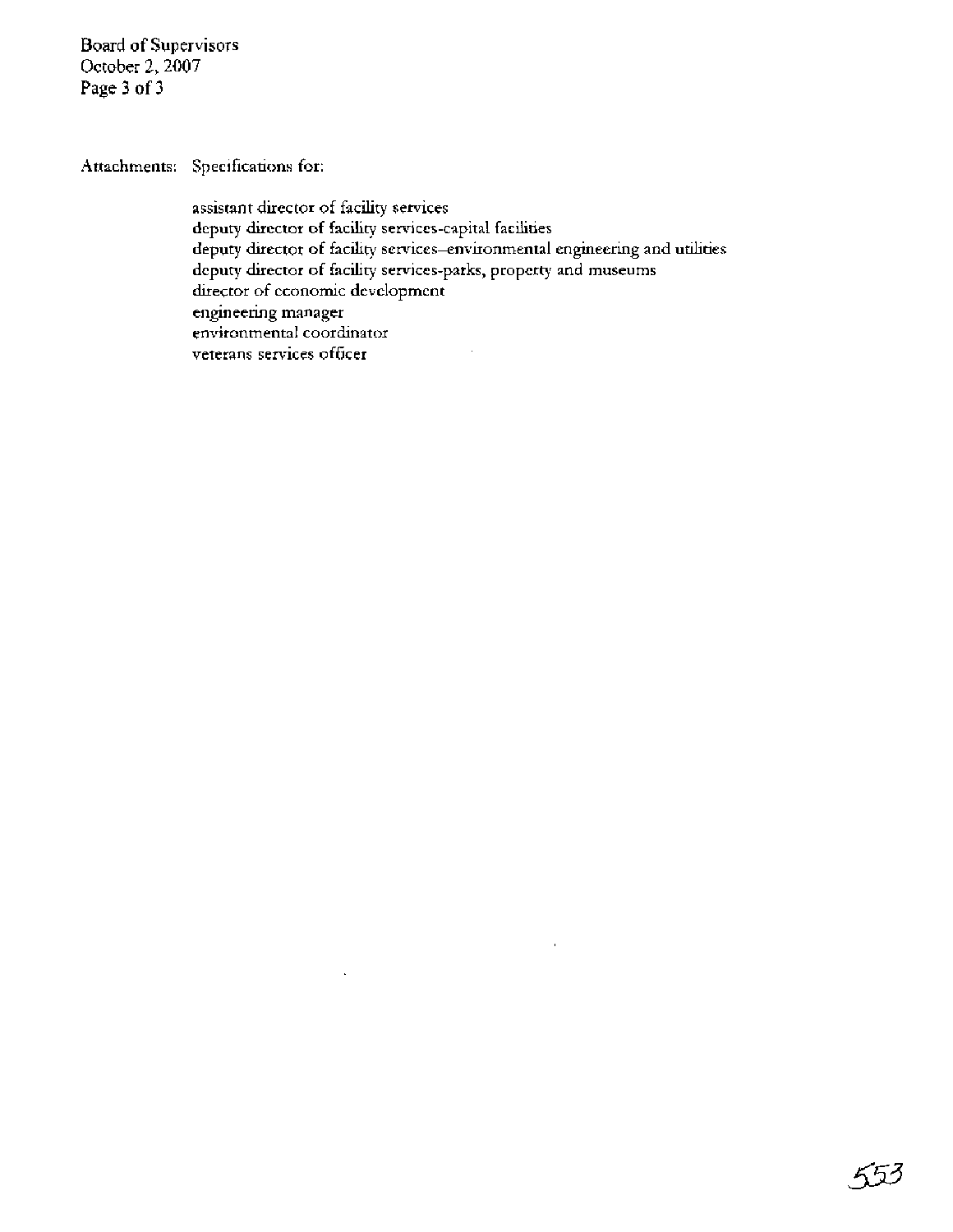# Before the Board Of Supervisors County of Placer, State of California

In the matter of: An ordinance amending the un-codified Unclassified Service- Schedule of Classifications, Salary Plan and Grade Ordinance.

J.

| Ordinance No∴ |  |
|---------------|--|
|---------------|--|

First Reading:

The following Ordinance was duly passed by the Board of Supervisors of the County of Placer at a regular meeting held , by the following vote on roll call:

Ayes:

Noes:

Absent:

Signed and approved by me after its passage.

 $\sim 10^{11}$  m  $^{-1}$ 

Chairman, Board of Supervisors

Attest: Clerk of said Board

THE BOARD OF SUPERVISORS OF THE COUNTY OF PLACER, STATE OF CALIFORNIA, DOES HEREBY ORDAIN AS FOLLOWS:

The un-codified Unclassified Service- Schedule of Classifications, Salary Plan and Grade Ordinance are hereby amended as follows: (Additions to ordinance shown in bold and underline, deletions shown with strike-through.)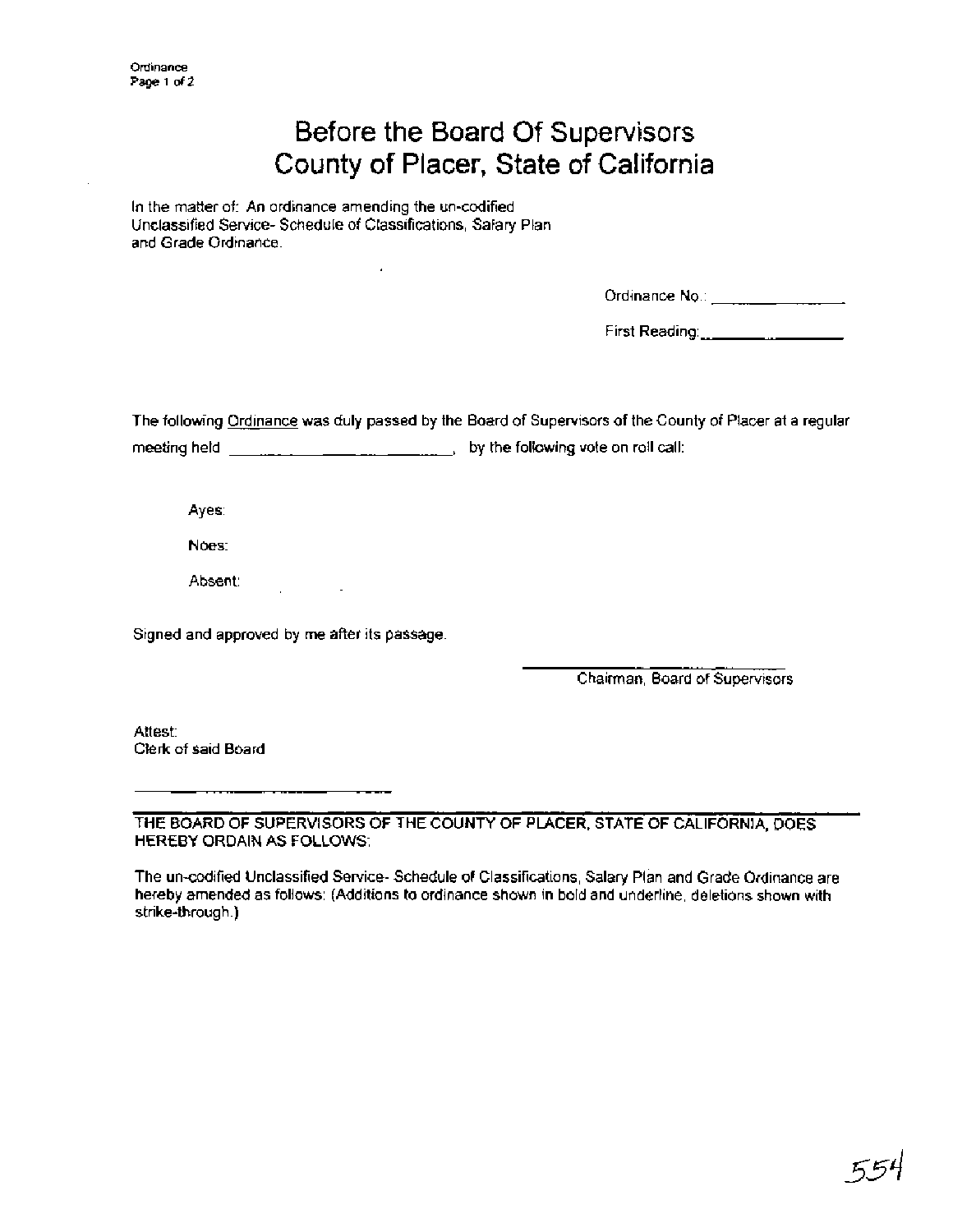Section 1. That the un-codified Unclassified Service- Schedule of Classifications, Salary Plan and Grade Ordinance is hereby amended to read as follows:

|                             | Ordinance is hereby amended to read as follows:                                          |                                              |              |
|-----------------------------|------------------------------------------------------------------------------------------|----------------------------------------------|--------------|
| <b>ADMIN</b><br><b>CODE</b> | <b>CLASSIFICATION TITLE</b>                                                              | <b>SALARY</b><br>$PLAN -$<br><b>APPENDIX</b> | <b>GRADE</b> |
| 19863                       | Deputy Director of Facility Services - Administration Parks,<br>Property, and Museums    | $MNGT - 8$                                   | 459          |
| 11735                       | Deputy Director of Facility Services - Capital Facilities                                | $MNGT - 8$                                   | 464          |
| 19865                       | Deputy Director of Facility Services, Environmental Engineering<br>and Utility Utilities | $MNGT - 8$                                   | 469          |
| 19876                       | Public Works Manager - Engineer<br><b>Engineering Manager</b>                            | MNGT-8                                       | 462          |

**Section 2.** That this ordinance shall be effective the first day of the pay period 30 days following final passage.

**Section 3.** That this ordinance amendment is adopted as an un-codified ordinance.

 $\cdot$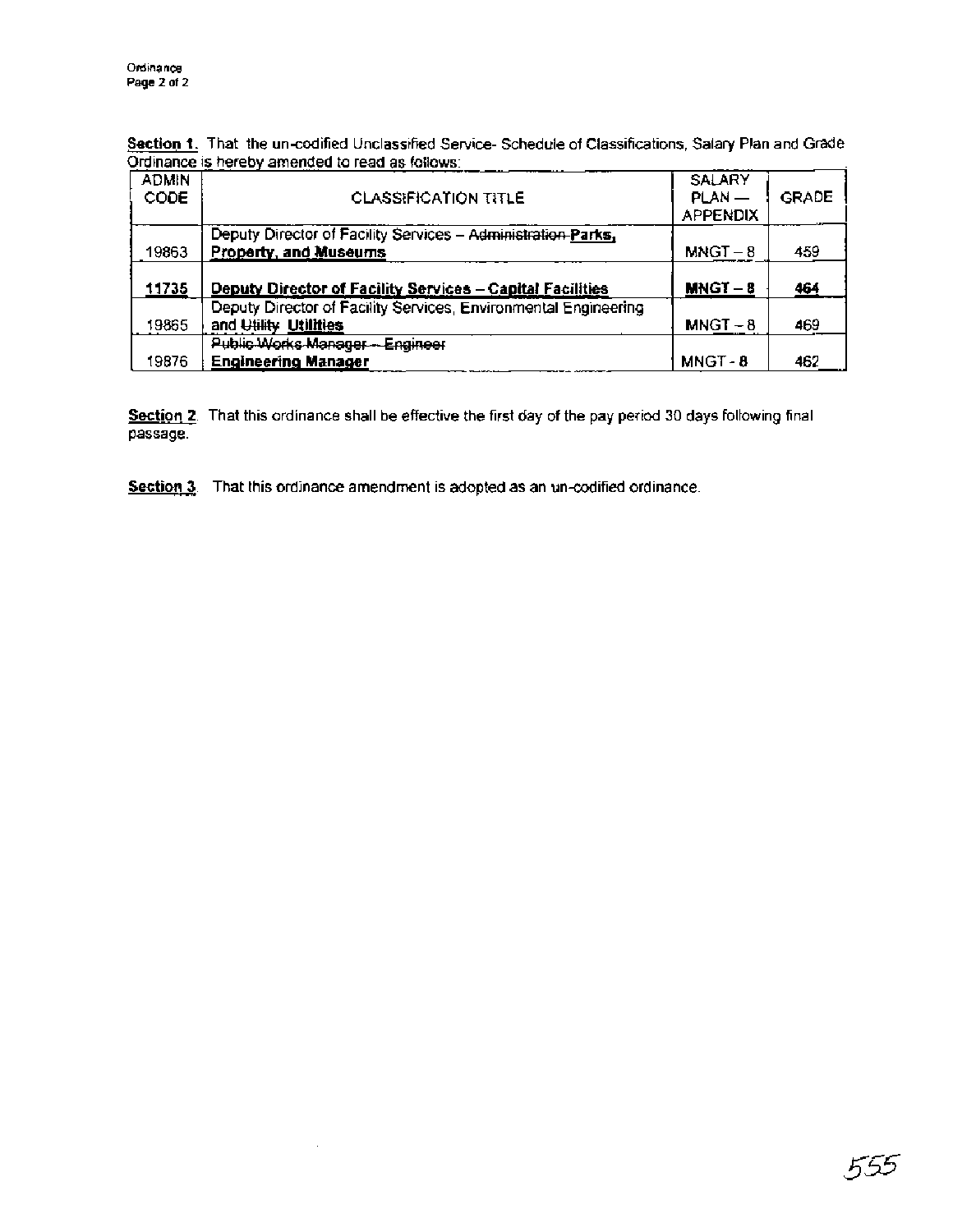## **ASSISTANT DIRECTOR OF FACILITY SERVICES**

(Unclassified)

#### **DEFINITION**

Placer County<br>
September 1995<br>
Revised October 2007<br>
ASSISTANT DIRECTOR OF FACILITY SERVICES<br>
(Unclassified)<br>
DEFINITION<br>
To assist the Director of Facility Services in managing and directing the Facility Services<br>
Departm highly complex staff assistance to the Director of Facility Services.

## **DISTINGUISHING CHARACTERISTICS**

The Assistant Director level recognizes positions that serve as full line assistant to a director or assume responsibility for a major division and, in addition, perform general administrative tasks for a director.

## **SUPERVISION RECEIVED AND EXERCISED**

Receives administrative direction from the Director of Facility Services. Exercises direct supervision over management, supervisory, professional, technical and clerical personnel.

## **EXAMPLES OF ESSENTIAL DUTIES** - **Duties may include, but are not limited to, the following:**

Assist the Director of Facility Services in managing and directing the Facility Services Department by providing direction to divisions in the Department on personnel matters and work schedules and priorities.

Assist in developing Department goals and objectives; assist in the development of and implementation of policies and procedures.

**Department** activities including planning, design and construction of facilities.<br>Develop and implement the capital improvement Facility Services Department work

plan; assign work activities, projects and programs; monitor work flow; review and

**EXERCISTANT DIRECTOR OF FACILITY SERVICES**<br> **Revised Outder 3001**<br> **Revised Outder 3001**<br> **CONSISSION:** (Unstanding in direction profession profession and a<br> **CONSISTANT DIRECTOR OF FACILITY SERVICES**<br> **DEPARTMENT CHARGE** evaluate work products, methods and procedures.<br>Assist in preparing the Facility Services, County Building Fund and Capital Improvements budgets; review all proposed budgets within the Facility Services Department; assist in budget implementation; participate in the forecast of funds needed for staffing, equipment, materials and supplies; administer the approved budget.

Recommend the appointment of personnel; provide or coordinate staff training; work with employees to correct deficiencies; implement discipline procedures.

Build and maintain positive working relationships with co-workers, other County employees and the public using principles of good customer service.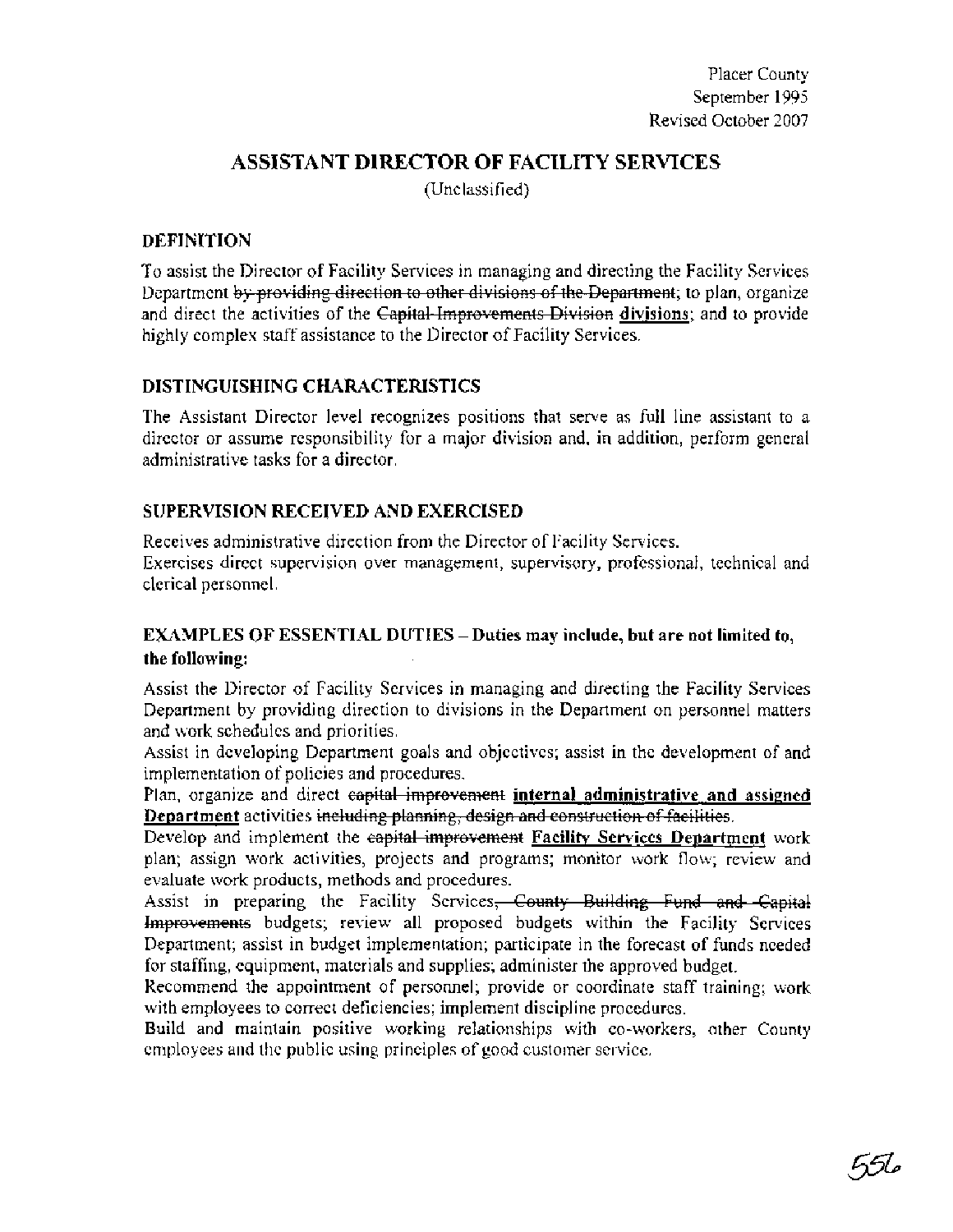#### PLACER COUNTY Assistant Director of Facility Services (Page 2)

Represent the Department and Division to outside agencies and organizations; participate in outside community and professional groups and committees; provide technical assistance as necessary.

Research and prepare technical and administrative reports and studies; prepare written correspondence.

In the absence of the Director of Facility Services, to assume the responsibilities of the Director as needed.

Perform related duties as assigned.

#### **MINIMUM QUALIFICATIONS**

#### Knowledge of:

- Principles and practices of civil engineering and architecture.
- Principles and practices of capital improvement programming and capital project financing.
- **Principles and practices of sewer infrastructure, solid waste, or sewer** treatment facility design, construction, operations, and maintenance.
- Principles and practices of capital proiect planning and development, and real property acquisition and development.
- Principles and practices of proiect management, capital finance, contract administration and negotiation.
- Principles and practices of museum and parks management and building maintenance.
- Principles and practices of policy development and implementation.
- Principles and practices of leadership, motivation, team building and conflict resolution.
- Principles and practices of business correspondence and report writing.
- Pertinent local, State and Federal laws, rules and regulations.
- **Budgeting procedures and techniques.**
- Principles and practices of organizational analysis and management.  $\bullet$
- Principles and practices of supervision, training and personnel management.  $\bullet$

#### Ability to:

- **-** Organize, direct and implement a comprehensive capital improvements program.
- Assist in directing a full service facility services department.
- On a continuous basis, analyze budget and technical reports; interpret and evaluate staff reports; know laws, regulations and codes; observe performance and evaluate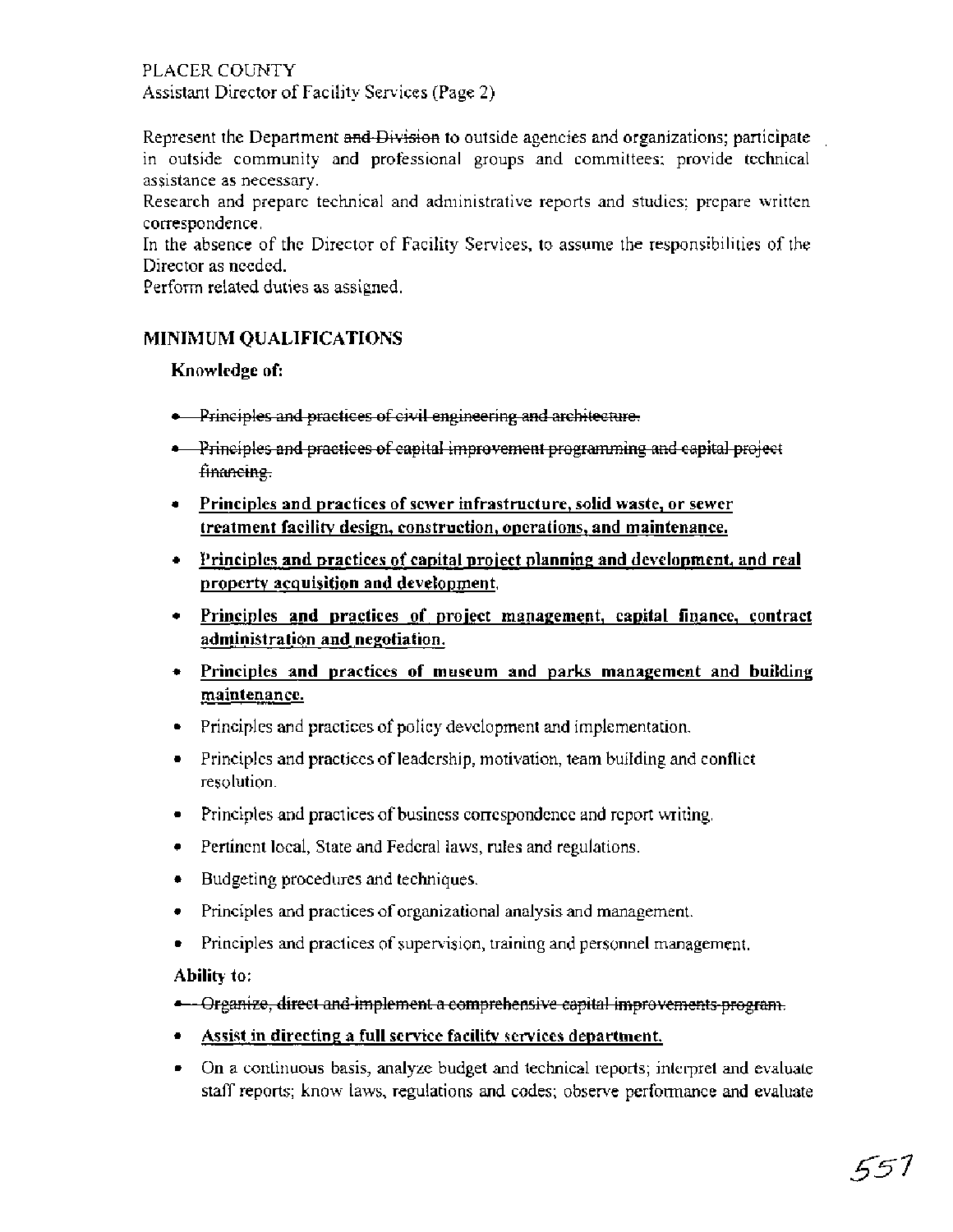staff; problem solve Department cost recommendations; remember personnel rules; and explain and interpret policy.

- On a continuous basis, sit at desk and in meetings for long periods of time. Intermittently twist to reach equipment surrounding desk; perform simple grasping and fine manipulation; use telephone and write or use a keyboard to communicate through written means.
- Prepare and administer a budget.
- Supervise, train and evaluate personnel.
- **.** Interpret and explain Department and Division policies and procedures.
- **Negotiate contracts and agreements.**
- Analyze problems, identify alternative solutions, project consequences of proposed actions and implement recommendations in support of goals.
- Gain cooperation through discussion and persuasion.
- Establish and maintain effective working relationships with those contacted in the course of work.
- **Work with various cultural and ethnic groups in tactful and effective manner.**
- **•** Communicate clearly and concisely, both orally and in writing, **including the ability to make concise and persuasive public presentations.**

#### **Experience and Training**

Any combination of experience and training that would provide the required knowledge and abilities is qualifying. A typical way to obtain the required knowledge and abilities would be:

#### **Experience:**

Six years of increasingly responsible experience in infrastructure or facilities design and construction, including two three years of management responsibility.

#### **Training:**

Equivalent to a Bachelor's degree from an accredited college or university with major course work in **public or business administration, finance, environmental studies, humanities,** civil **or sanitary** engineering, **landscape**  architecture, architecture, construction management, **real estate** or a related field. Additional training in management is highly desirable.

#### **License or Certificate**

• Possession of current registration as a professional Civil Engineer or current license to practice architecture. If registration or license is granted by a state other than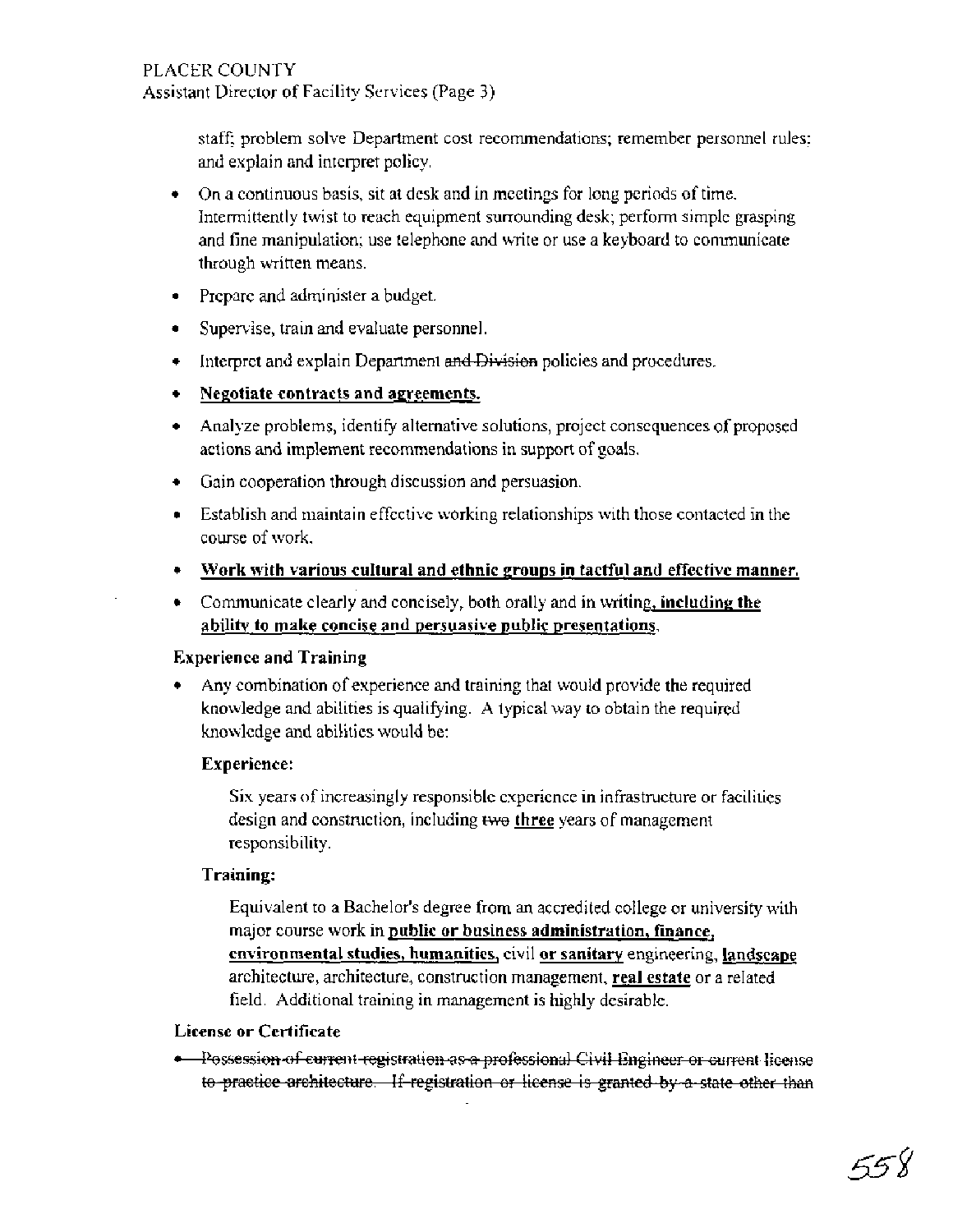## California, registration or license-granted by the State of California must be obtained within one year of employment.

Possession of, or ability to obtain, a valid driver's license. Proof of adequate vehicle insurance and medical clearance may also be required.

559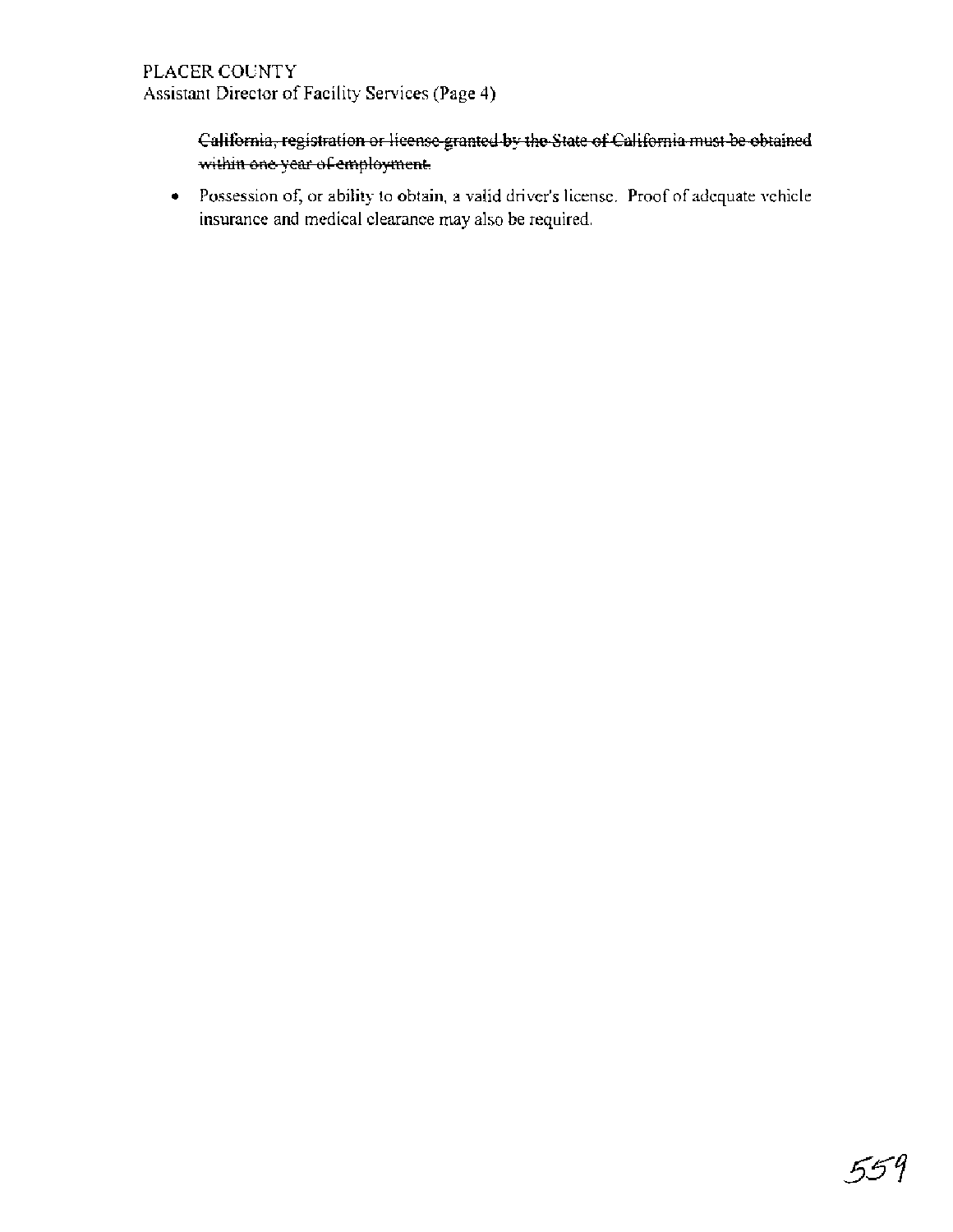# **DEPUTY DIRECTOR OF FACILITY SERVICES** - **Capital Facilities (Unclassified)**

#### **DEFINITION**

To plan, organize and direct the activities of assigned divisions within the Facility Services Department; to coordinate assigned activities with other divisions and departments; and to provide highly complex staff assistance to the Director and Assistant Director of Facility Services.

#### **DISTINGUISHING CHARACTERISTICS**

The Deputy Director level recognizes positions that assume full functional responsibility for one or more major divisions which provides diverse, but related, programs.

## **SUPERVISION RECEIVED AND EXERCISED**

Receives administrative direction from the Director of Facility Services and the Assistant Director of Facility Services.

Exercises direct supervision over management, supervisory, professional, technical and clerical personnel.

## **EXAMPLES OF ESSENTIAL DUTIES** - **Duties may include, but are not limited to, the following:**

Develop Divisional goals and objectives; develop and implement Division policies and procedures.

Plan, organize and direct assigned activities.

Develop and implement assigned Division work plans; assign work activities, projects and programs; monitor work flow; review and evaluate work products, methods and procedures.

Prepare the assigned Division budgets; assist in budget implementation; participate in the forecast of funds needed for staffing, equipment, materials and supplies; administer the approved budget.

Recommend the appointment of personnel; provide or coordinate staff training; work with employees to correct deficiencies; implement discipline procedures; recommend employee terminations.

Build and maintain positive working relationships with co-workers, other County employees and the public using principles of good customer service.

Represent the Division/Department to outside agencies and organizations; participate in outside community and professional groups and committees; provide technical assistance as necessary.

Research and prepare technical and administrative reports; prepare written correspondence.

Act as Assistant Director of Facility Services or Director of Facility Services as designated in their absence.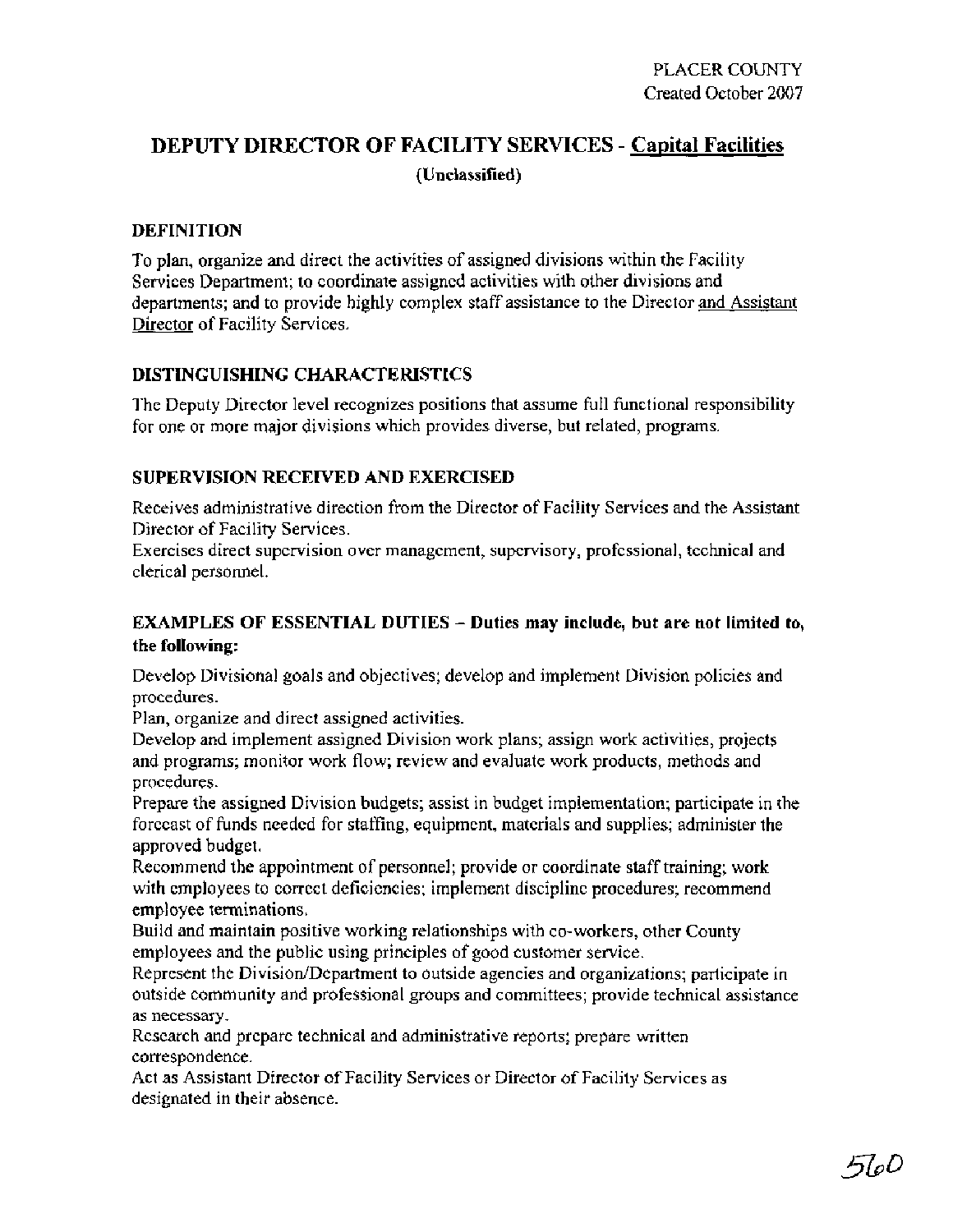## PLACER COUNTY Deputy Director of Facility Services - Capital Facilities (Page 2)

Perform related duties as assigned.

## **MINIMUM QUALIFICATIONS**

#### **Knowledge of:**

- Principles and practices of architecture, building design, construction, contract management. and facility management, and maintenance.
- Principles and practices of policy development and implementation.
- Principles and practices of leadership, motivation, team building and conflict resolution.
- Principles and practices of negotiation.
- Principles and practices of business correspondence and report writing.
- Pertinent local, State and Federal laws, rules and regulations including the California Building Standards Code and the California Environmental Ouality Act.
- Budgeting procedures and techniques.  $\bullet$
- Principles and practices of capital improvement programming and capital project financing.
- Principles and practices of organizational analysis and management.
- Principles and practices of supervision, training and personnel management.

## **Ability to:**

- Organize, direct and implement multiple complex programs in the Facility Services Department, including architectural and capital improvement activities and programs.
- Plan, coordinate and direct integrated facility design, construction, renovation, rehabilitation of facilities to meet County occupancy needs.
- Plan, coordinate and direct facility maintenance and management efforts.
- Evaluate and recommend new County building plans to assure life cycle cost efficiency and compliance with building maintenance and operational needs.
- On a continuous basis, analyze budget and technical reports; interpret and evaluate staff reports; know laws, regulations and codes; observe performance and evaluate staff; problem solve Department cost recommendations; remember personnel rules; and explain and interpret policy.
- Administer, interpret and assure compliance with ordinances and codes relating to the construction, alteration, conversion, use, maintenance, relocation, demolition and equipment operation of County owned buildings and structures.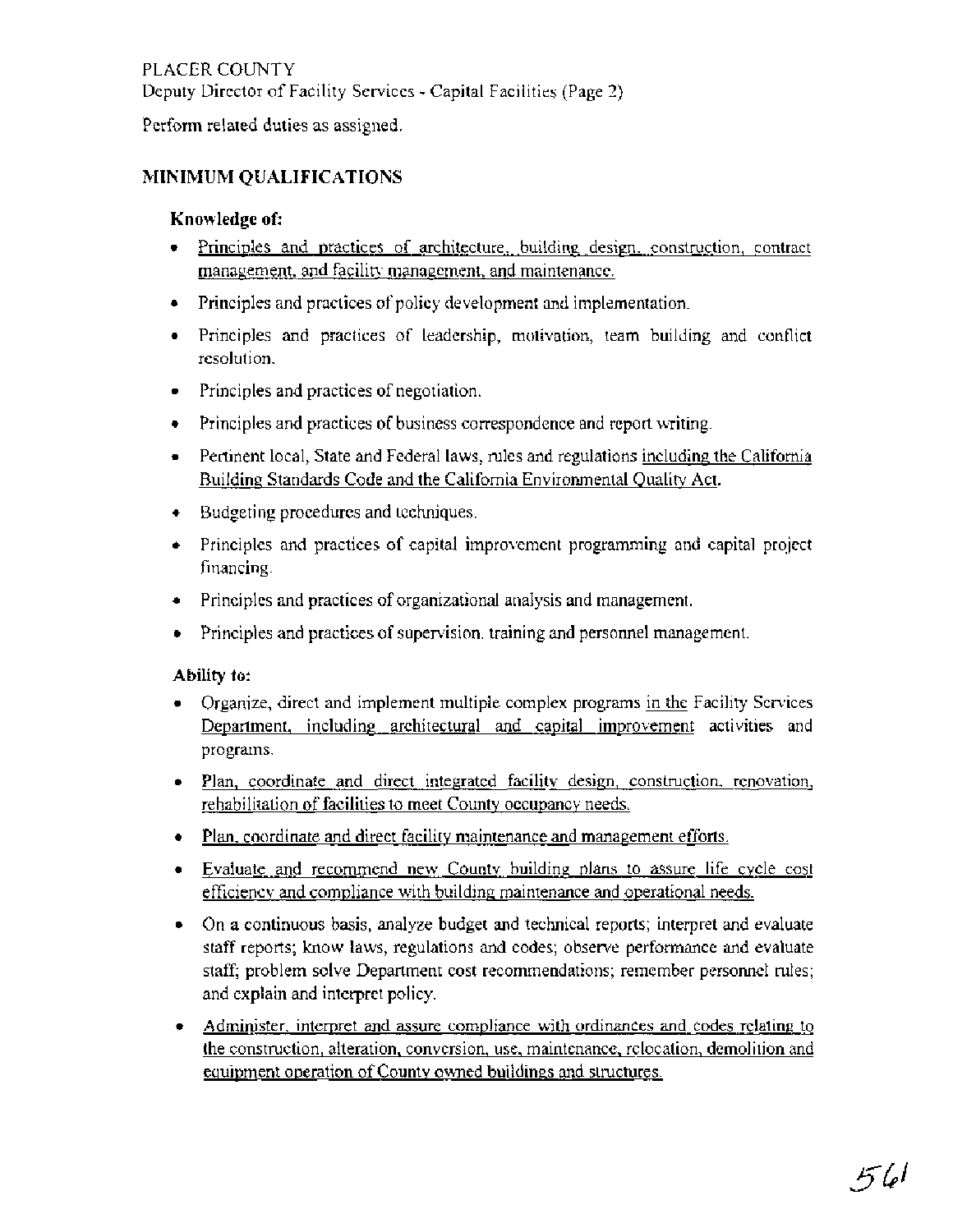Deputy Director of Facility Services - Capital Facilities (Page 3)

- On a continuous basis, sit at desk and in meetings for long periods of time. Intermittently twist to reach equipment surrounding desk; perform simple grasping and fine manipulation; use telephone and write or use a keyboard to communicate through written means. OUNTY<br>
COLOTY<br>
cotor of Fasility Services - Capital Facilities (Page 3)<br>
a continuous hasis, sit at desk and in more<br>intensity long to teach equivariant developerations and with even a key<br>boxed to communicate<br>
cure and a
- Prepare and administer a detailed budget.
- Supervise, train and evaluate personnel.
- Interpret and explain Division policies and procedures.
- Negotiate contracts and agreements.
- Analyze problems, identify alternative solutions, project consequences of proposed actions and implement recommendations in support of goals.
- Gain cooperation through discussion and persuasion.
- Establish and maintain effective working relationships with those contacted in the course of work.
- Work with various cultural and ethnic groups in a tactful and effective manner.
- Communicate clearly and concisely, both orally and in writing, including the ability to make concise and persuasive public presentations.
- Advise the Board of Supervisors and other public officials on matters related to capital improvement and facility management projects and programs.

#### **Experience and Training**

Any combination of experience and training that would provide the required  $\bullet$ knowledge and abilities is qualifying. A typical way to obtain the required knowledge and abilities would be:

#### **Experience:**

Five years of increasingly responsible experience in performing administrative engineering, or facility management, including two years of management responsibility.

#### **Training:**

Equivalent to a Bachelor's degree from an accredited college or university with major course work in business administration, public administration architecture, civil engineering or a related field. Additional training in management is highly desirable.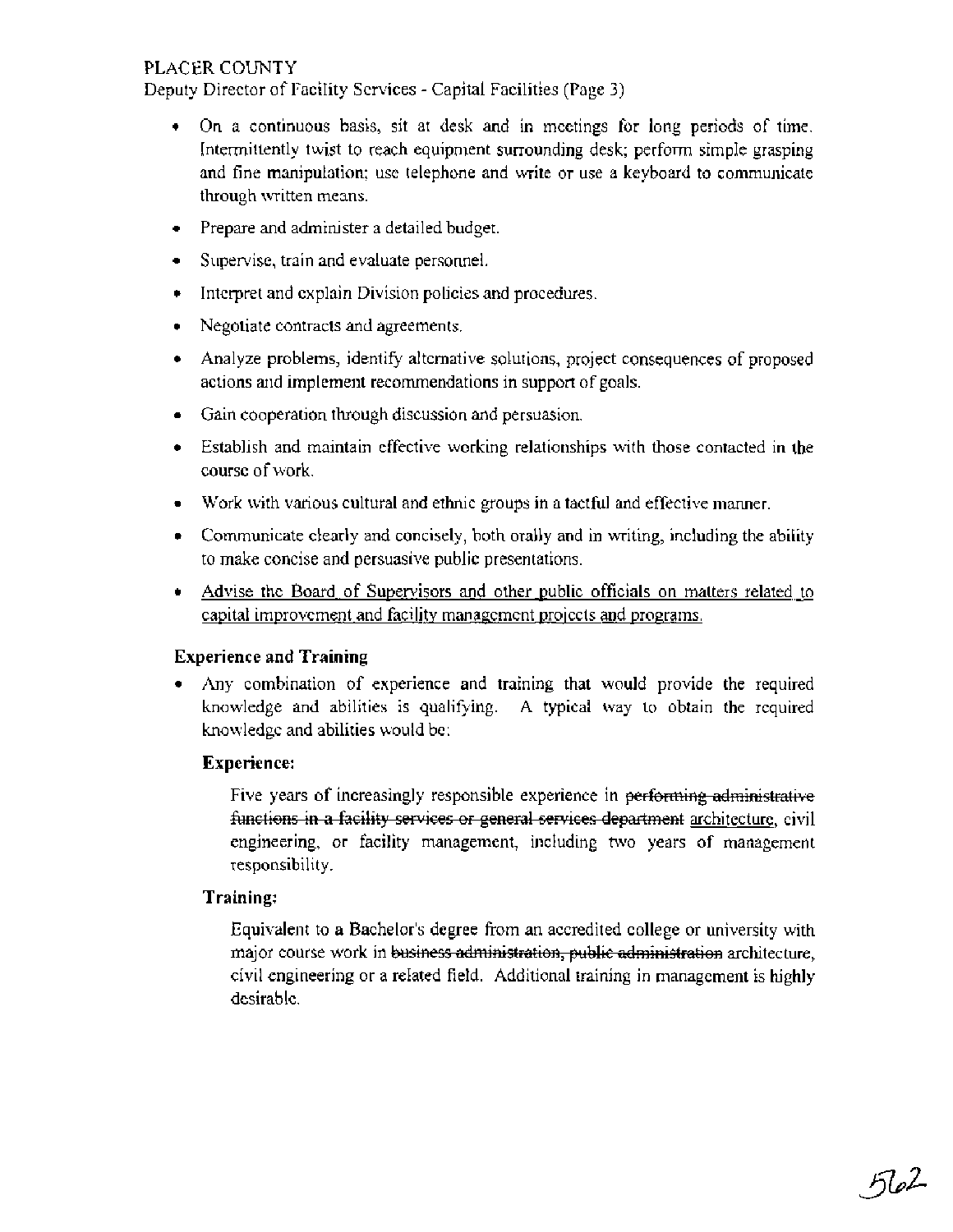Deputy Director of Facility Services - Capital Facilities (Page 4)

## **License or Certificate**

- Possession of current State of Califomia registration as a professional architect is desirable. If registration is granted by a state other than California, registration granted by the State of California must be obtained within one year of employment.
- May need to possess a valid driver's license as required depending on the position. Proof of adequate vehicle insurance and medical clearance may also be required.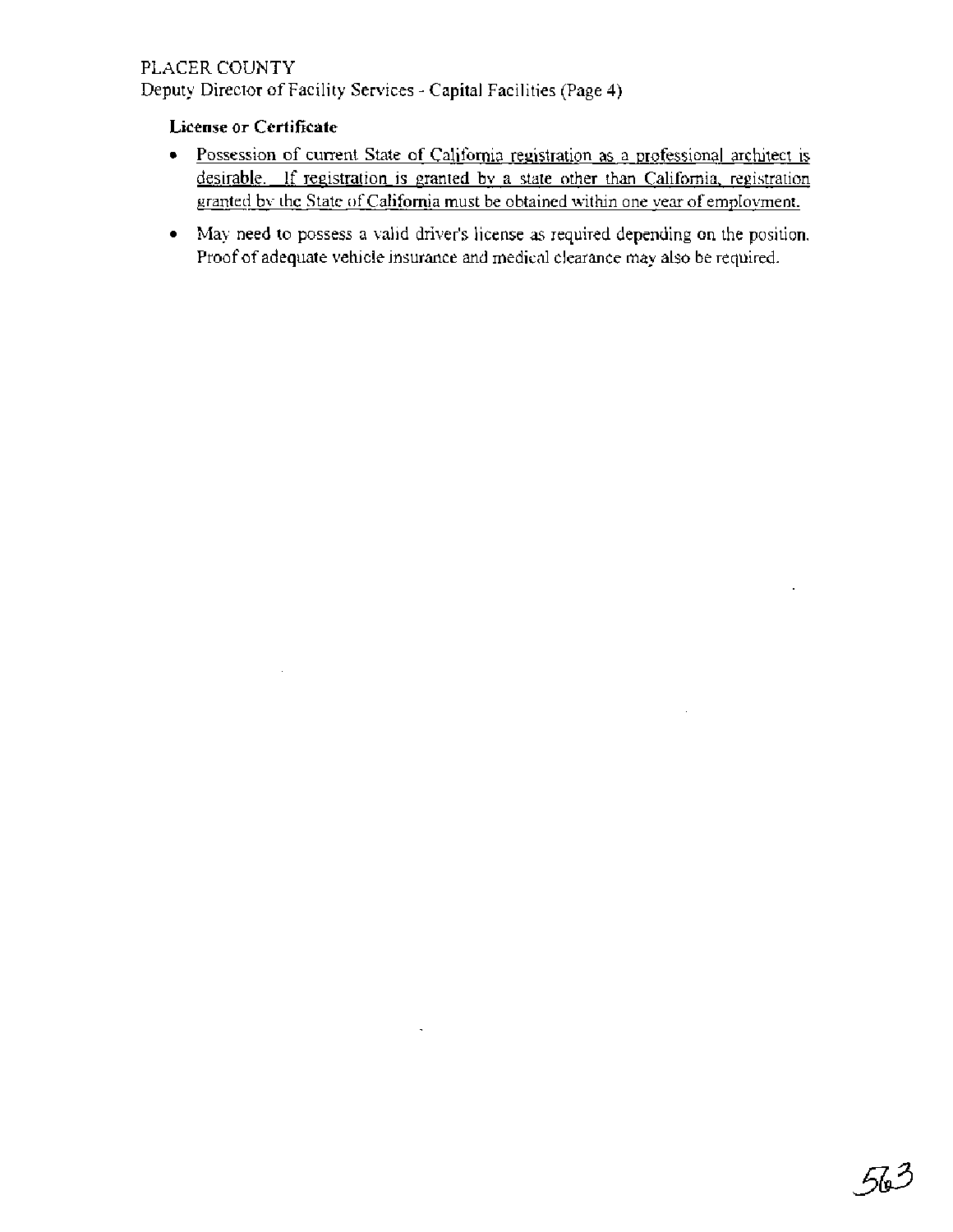# **DEPUTY DIRECTOR OF FACILITY SERVICES** - **Environmental Engineering and Utility Utilities**

**(Unclassified)** 

## **DEFINITION**

To plan, organize and direct the activities of assigned divisions within the Facility Services Department; to coordinate assigned activities with other divisions and departments; and to provide highly complex staff assistance to the Director and **Assistant Director** of Facility Services.

## **DISTINGUISHING CHARACTERISTICS**

The Deputy Director level recognizes positions that assume full functional responsibility for **a-one or more** major divisions which provides diverse, but related, programs.

## **SUPERVISION RECEIVED AND EXERCISED**

Receives administrative direction from the Director of Facility Services and the Assistant Director of Facility Services. '

Exercises direct supervision over management, supervisory, professional, technical and clerical personnel.

## **EXAMPLES OF ESSENTIAL DUTIES** - **Duties may include, but are not limited to, the following:**

Develop Divisional goals and objectives; develop and implement Division policies and procedures.

Plan, organize and direct assigned activities.

Develop and implement assigned Division work plans; assign work activities, projects and programs; monitor work flow; review and evaluate work products, methods and procedures.

Prepare the assigned Division budgets; assist in budget implementation; participate in the forecast of funds needed for staffing, equipment, materials and supplies; administer the approved budget.

Recommend the appointment of personnel; provide or coordinate staff training; work with employees to correct deficiencies; implement discipline procedures; recommend employee terminations.

Build and maintain positive working relationships with co-workers, other County employees and the public using principles of good customer service.

Represent the Division/Department to outside agencies and organizations; participate in outside community and professional groups and committees; provide technical assistance as necessary.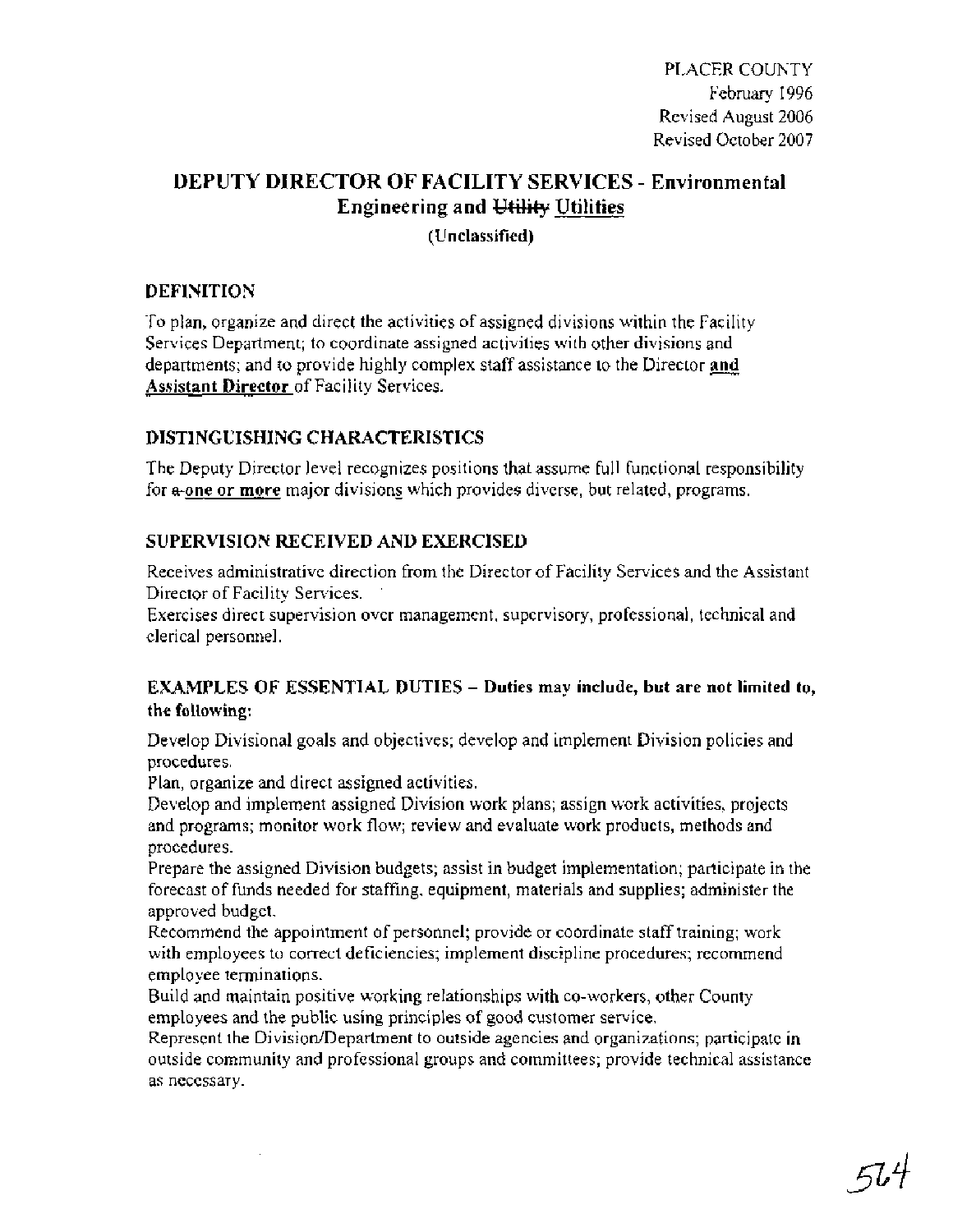Deputy Director of Fac. Svc.- Env Eng/Utilities (Page 2)

Research and prepare technical and administrative reports; prepare written correspondence. Act as Assistant Director of Facility Services or Director of Facility Services as designated in their absence. Perform related duties as assigned.

## **MINIMUM QUALIFICATIONS**

#### **Knowledge of:**

- Principles and practices of civil engineering and public works management, **solid**   $\bullet$ **waste management, and wastewater collection, distribution and disposal.**
- **Principles and practices of regulatory and environmental compliance.**
- **Principles and practices of facilitv infrastructure planning: and finance.**
- Principles and practices of policy development and implementation.
- Principles and practices of leadership, motivation, team building and conflict resolution.
- Principles and practices of negotiation.
- Principles and practices of business correspondence and report writing.
- **Pertinent local, State and Federal laws, rules and regulations.**
- **Budgeting procedures and techniques.**
- Principles and practices of capital improvement programming and capital project financing.
- Principles and practices of organizational analysis and management.
- Principles and practices of supervision, training and personnel management.

- **Ability to:**<br> **.** Organize, direct and implement multiple complex Facility Services and engineering<br> **activities and programs in the Facility Services Department pertaining to enpineering, solid waste and wastewater activities.**
- On a continuous basis, analyze budget and technical reports; interpret and evaluate staff reports; know laws, regulations and codes; observe performance and evaluate staff; problem solve Department cost recommendations; remember personnel rules; and explain and interpret policy.
- On a continuous basis, sit at desk and in meetings for long periods of time.  $\bullet$ Intermittently twist to reach equipment surrounding desk; perform simple grasping and fine manipulation; use telephone and write or use a keyboard to communicate through written means.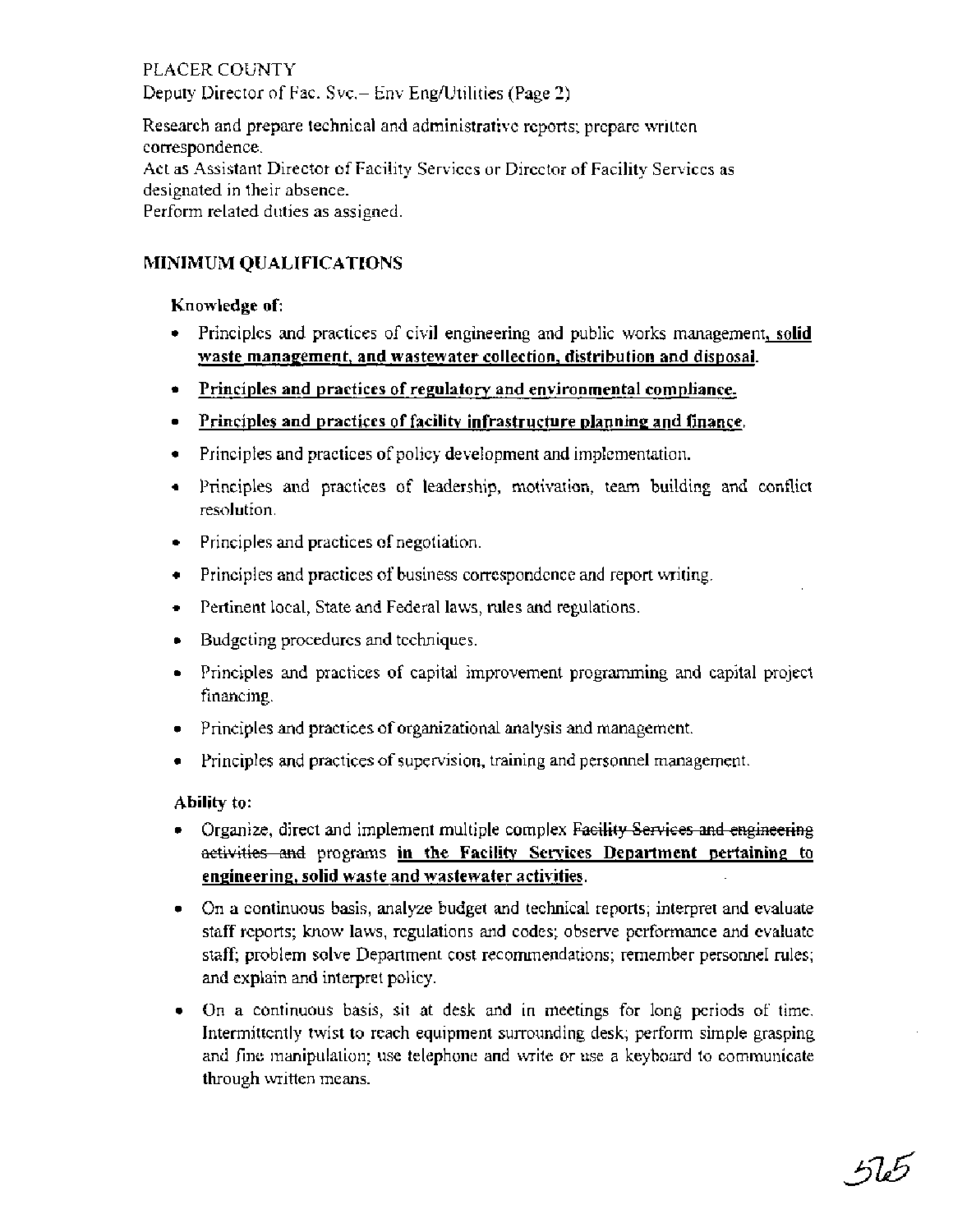Deputy Director of Fac. Svc.- Env Eng/Utilities (Page 3)

- Prepare and administer a detailed budget.
- Supervise, train and evaluate personnel.
- Interpret and explain Division policies and procedures.
- Negotiate contracts and agreements.
- Analyze problems, identify alternative solutions, project consequences of proposed actions and implement recommendations in support of goals.
- Gain cooperation through discussion and persuasion.
- Establish and maintain effective working relationships with those contacted in the course of work.
- Work with various cultural and ethnic groups in a tactful and effective manner.
- Communicate clearly and concisely, both orally and in writing, including the ability to make concise and persuasive public presentations.
- **Advise the Board of Supervisors and other public officials on matters related to**  engineering, solid waste and wastewater projects and programs.

#### **Experience and Training**

Any combination of experience and training that would provide the required knowledge and abilities is qualifying. A typical way to obtain the required knowledge and abilities would be:

#### **Experience:**

Five years of increasingly responsible experience in civil engineering, public works and facility management, including two years of management responsibility.

#### **Training:**

Equivalent to a Bachelor's degree from an accredited college or university with major course work in civil engineering or a related field. Additional training in management is highly desirable.

#### **License or Certificate**

- $\bullet$ Possession of current registration as a professional civil engineer **is desirable.** If registration is granted by a state other than California, registration granted by the State of California must be obtained within one year of employment.
- May need to possess a valid driver's license as required depending on the position. Proof of adequate vehicle insurance and medical clearance may also be required.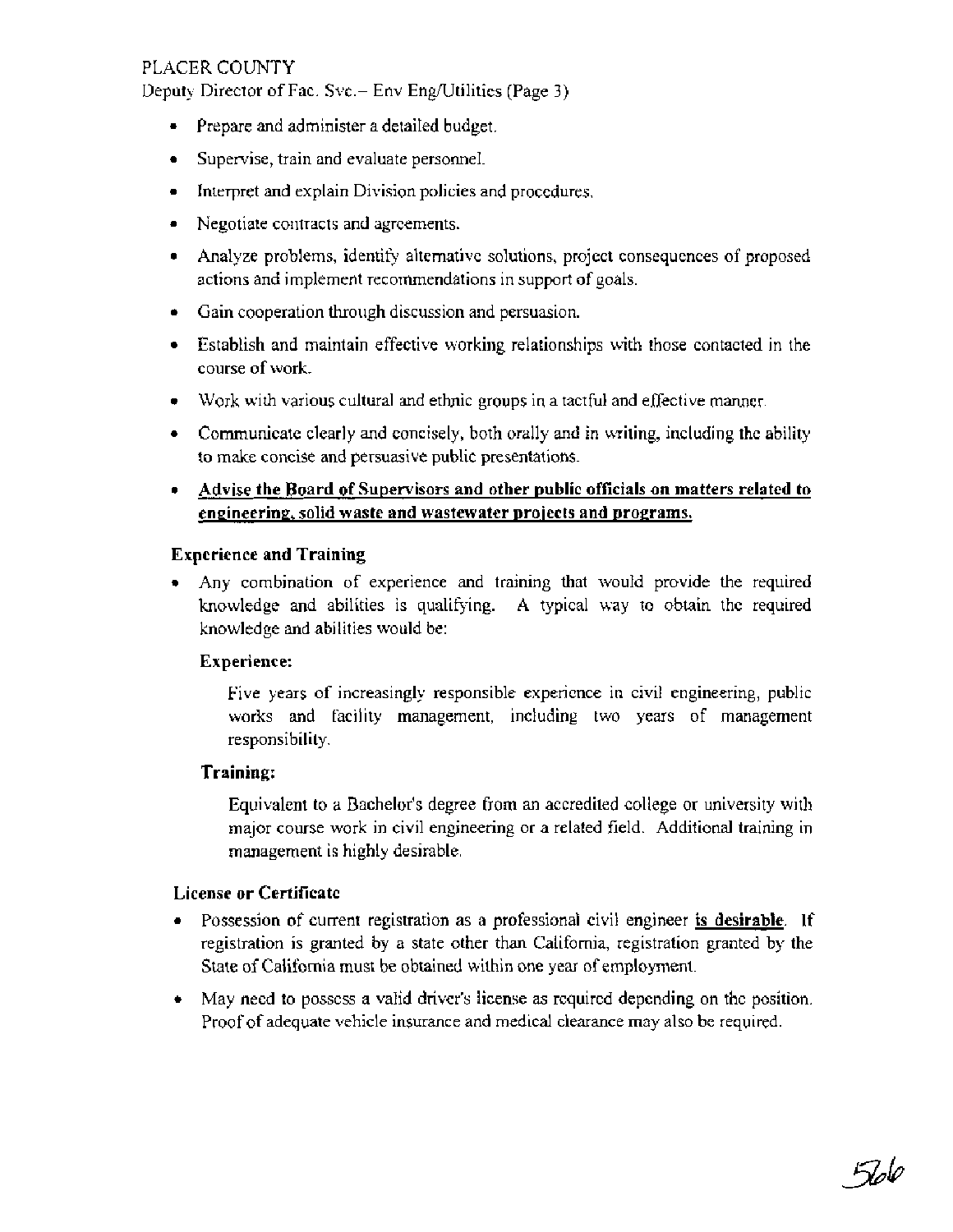# **DEPUTY DIRECTOR OF FACILITY SERVICES-ADMINISTRATION** -- **Parks, Property, and Museums**

## **(Unclassified)**

## **DEFINITION**

To plan, organize and direct the activities of assigned divisions within the Facility Services Department; to coordinate assigned activities with other divisions and departments; and to provide highly complex staff assistance to the Director **and Assistant Director of Facility Services.** 

## **DISTINGUISHING CHARACTERISTICS**

The Deputy Director level recognizes positions that assume full functional responsibility for a **one or more** major divisions which provides diverse, but related, programs.

## **SUPERVISION RECEIVED AND EXERCISED**

Receives administrative direction from the Director of Facility Services and the Assistant Director of Facility Services.

Exercises direct supervision over management, supervisory, professional, technical and clerical personnel.

## **EXAMPLES OF ESSENTIAL DUTIES** - **Duties may include, but are not limited to, the following:**

Develop Divisional goals and objectives; develop and implement Division policies and procedures.

Plan, organize and direct assigned activities.

Develop and implement assigned Division work plans; assign work activities, projects and programs; monitor work flow; review and evaluate work products, methods and procedures.

Prepare the assigned Division budgets; assist in budget implementation; participate in the forecast of funds needed for staffing, equipment, materials and supplies; administer the approved budget.

Recommend the appointment of personnel; provide or coordinate staff training; work with employees to correct deficiencies; implement discipline procedures; recommend employee terminations.

Build and maintain positive working relationships with co-workers, other County employees and the public using principles of good customer service.

Represent the Division/Department to outside agencies and organizations; participate in outside community and professional groups and committees; provide technical assistance as necessary.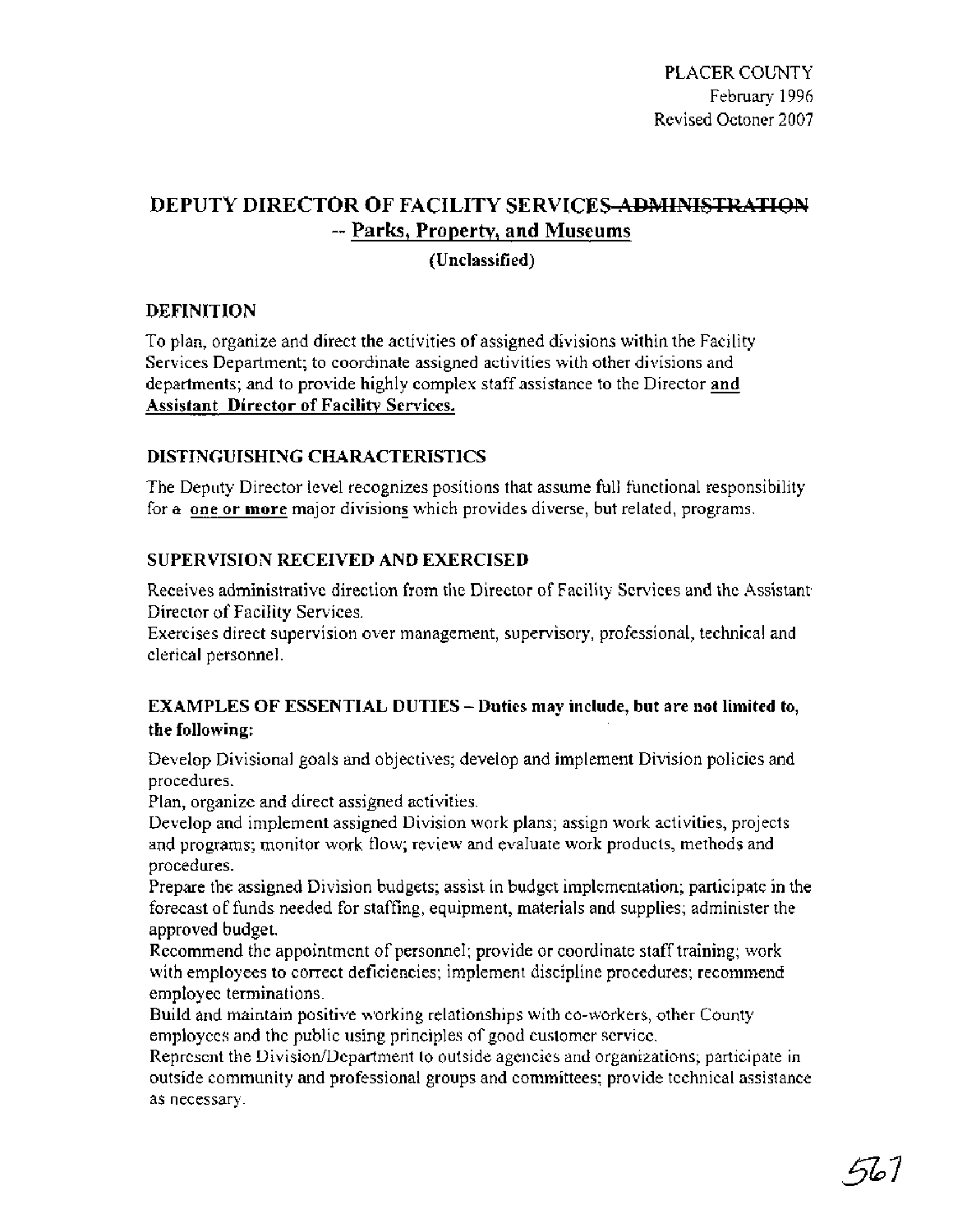PLACER COUNTY Deputy Director of Facility Services - Parks, Property and Museums (Page 2)

Research and prepare technical and administrative reports; prepare written correspondence.

Act as Assistant Director of Facility Services or Director of Facility Services as designated in their absence.

Perform related duties as assigned.

## MINIMUM QUALIFICATIONS

Knowledge of:

- madence.<br>
Assistant Director of Facility Services or Director of Facility Services as<br>
related duties as assigned.<br>
IUM QUALIFICATIONS<br>
principles and practices of policy development and implementation, leasing<br>
property m property management and real property acquisitions and dispositions.
- Principles and practices of museums management.
- Principles of park planning, management, development, operations and maintenance.
- Principles and practices of capital proiect financinp related to the development of parks and real estate acquisitions.
- Pertinent local, State and Federal rules, regulations and laws, including real property contract law and applicable County codes.
- Regulations relative to real property development.
- Principles and practices of leadership, motivation, team building and conflict resolution.
- Principles and practices of negotiation.
- . Principles and practices of business correspondence and report writing.
- Pertinent local, State and Federal laws, rules and regulations.
- **Budgeting procedures and techniques.**
- Principles and practices of capital improvement programming and capital project .financing.
- Principles and practices of organizational analysis and management.
- Principles and practices of supervision, training and personnel management.

Ability to:

- Organize, direct and implement multiple complex programs in the Facility Services Department including parks, museums and property management activities **am3**  programs.
- On a continuous basis, analyze budget and technical reports; interpret and evaluate staff reports; know laws, regulations and codes; observe performance and evaluate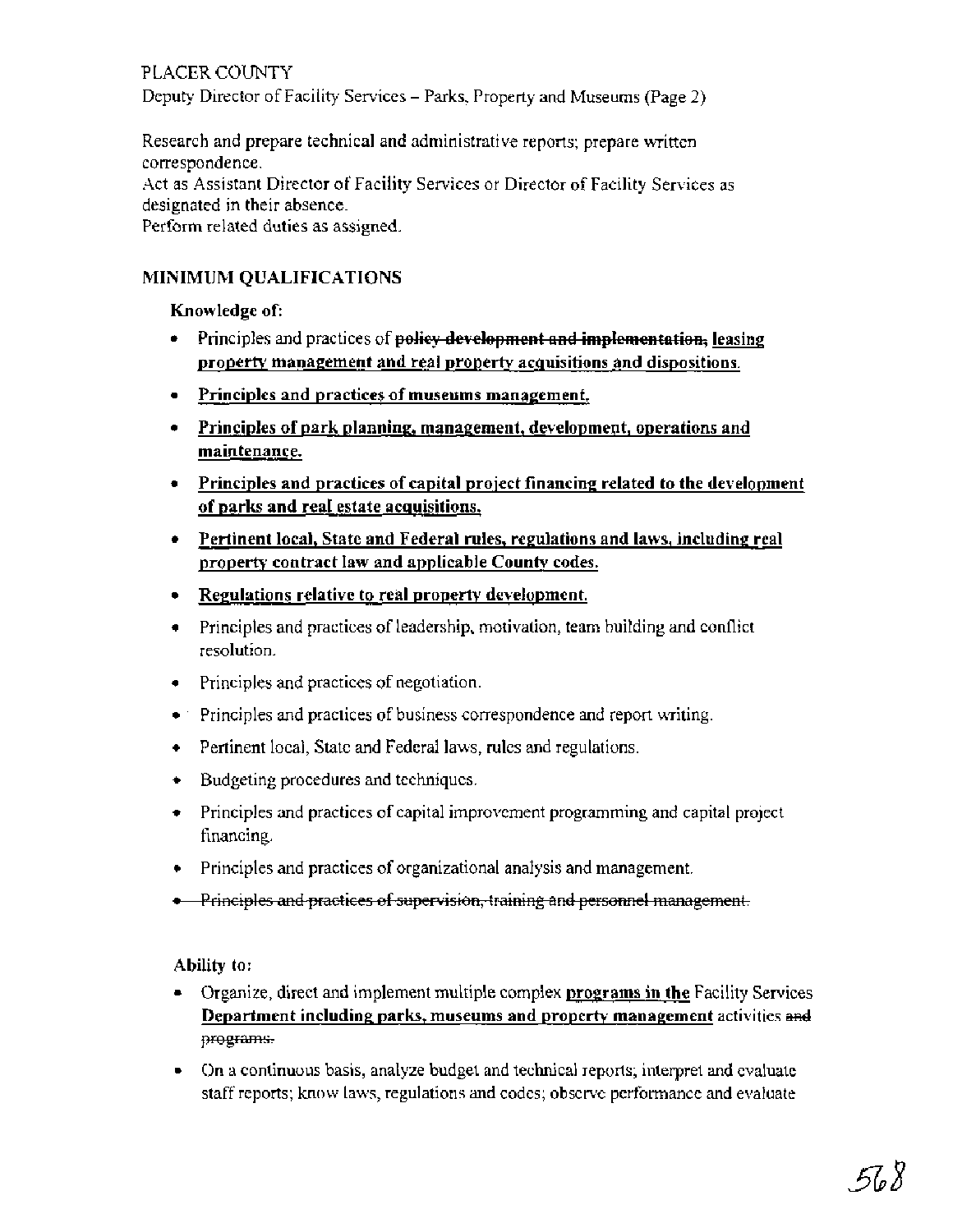Deputy Director of Facility Services - Parks, Property and Museums (Page 3)

staff; problem solve Department cost recommendations; remember personnel rules; and explain and interpret policy.

On a continuous basis, sit at desk and in meetings for long periods of time. Intermittently twist to reach equipment surrounding desk; perform simple grasping and fine manipulation; use telephone and write or use a keyboard to communicate through written means.

#### **Understand and interpret land development plans.**

- Prepare and administer a detailed budget.
- Supervise, train and evaluate personnel.  $\bullet$
- Interpret and explain Division policies and procedures.  $\bullet$
- Negotiate contracts and agreements.
- Analyze problems, identify alternative solutions, project consequences of proposed actions and implement recommendations in support of goals.
- Gain cooperation through discussion and persuasion.  $\bullet$
- Establish and maintain effective working relationships with those contacted in the course of work.
- Work with various cultural and ethnic groups in a tacthl and effective manner.
- Communicate clearly and concisely, both orally and in writing, including the ability to make concise and persuasive public presentations.
- **Advise the Board of Supervisors and other public officials on matters related to**  museums, parks and real property management projects and <u>pr</u>ograms.

#### **Experience and Training**

Any combination of experience and training that would provide the required knowledge and abilities is qualifying. A typical way to obtain the required knowledge and abilities would be:

#### **Experience:**

Five years of increasingly responsible experience in performing **real property management, real estate, facility management or** administrative functions **in** a facility services or general services department, including two years of management responsibility.

#### **Training:**

Equivalent to a Bachelor's degree from an accredited college or university with major course work in business administration, public administration, **finance, real estate** or a related field. Additional training in management is highly desirable.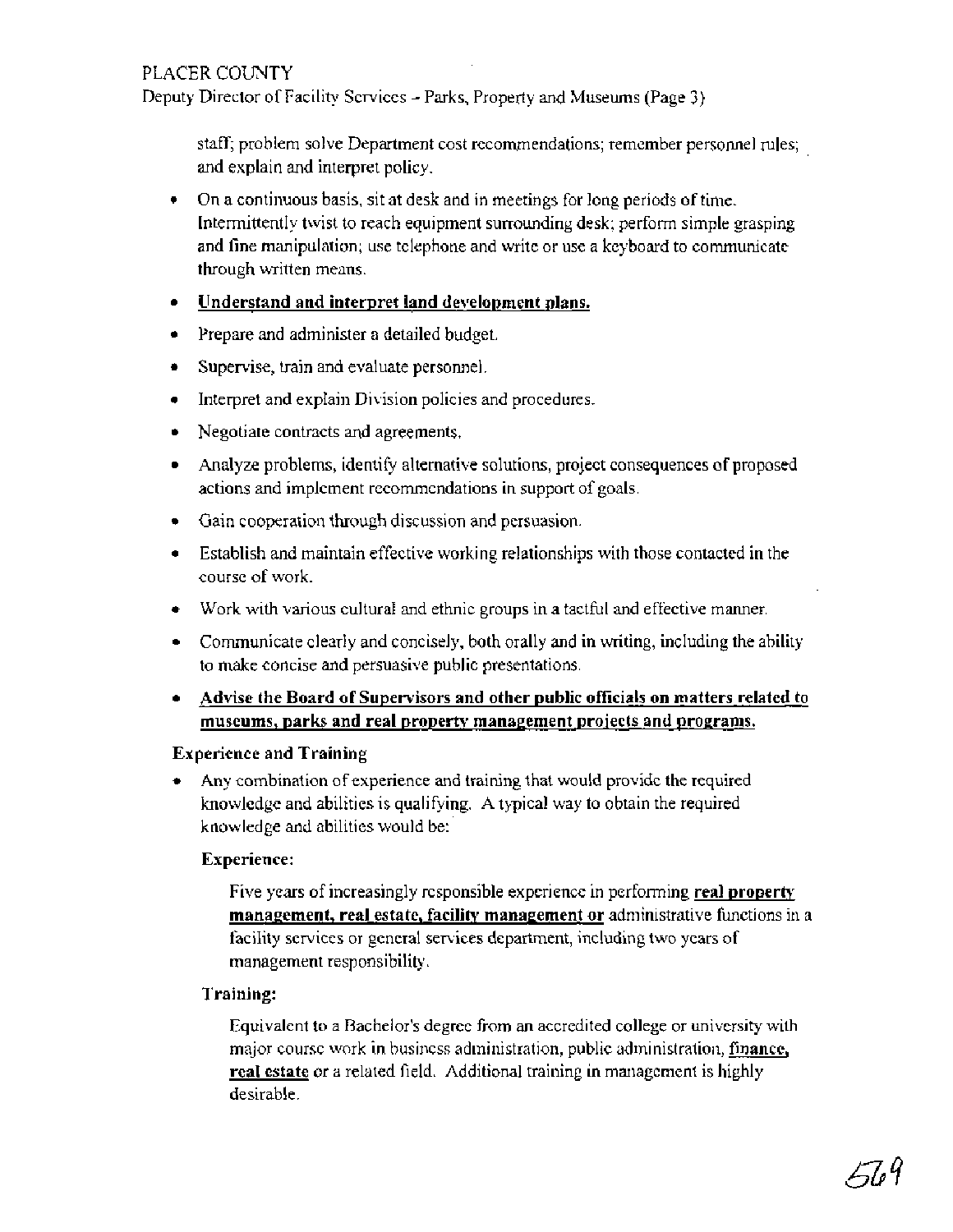Deputy Director of Facility Services - Parks, Property and Museums (Page 4)

 $\bar{z}$ 

## **License or Certificate**

May need to possess a valid driver's license as required depending on the position. Proof of adequate vehicle insurance and medical clearance may also be required.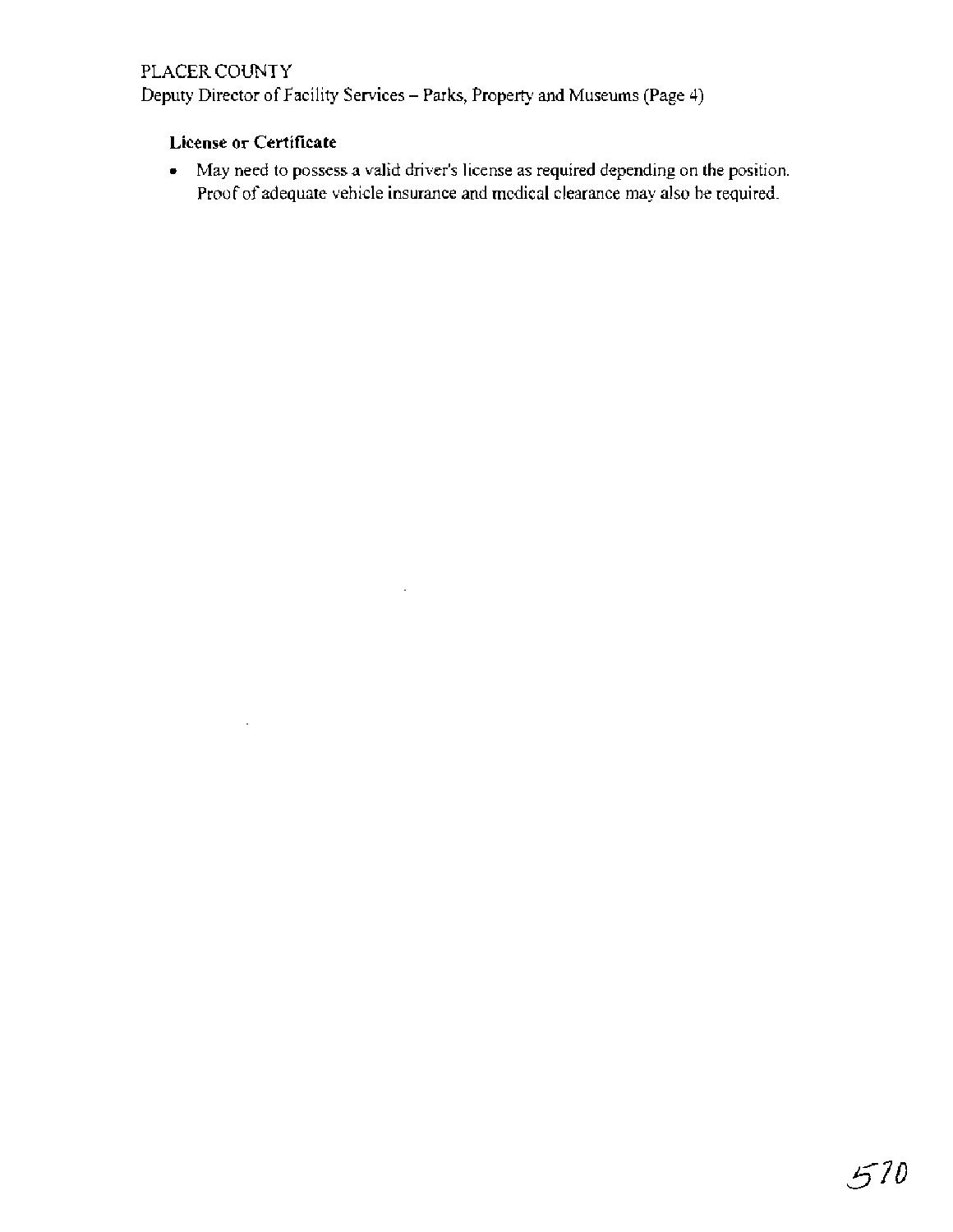## **DIRECTOR OF ECONOMIC DEVELOPMENT (Unclassified)**

#### **DEFINITION**

To plan, organize, direct and review the activities and operations of the Economic Development Division including management and implementation of long-term economic development strategy; to coordinate assigned activities with other departments and outside agencies; and to provide highly responsible and complex administrative support to the Chief Assistant County Executive Officer.

#### DISTINGUISHING CHARACTERISTICS

The Director level recognizes classes with full responsibility for the administration of a County department.

#### **SUPERVISION RECEIVED AND EXERCISED**

Receives policy direction from the Chief Assistant County Executive Officer. Exercises direct supervision over assigned professional, technical and clerical personnel.

### **EXAMPLES OF ESSENTIAL DUTIES** - **Duties may include, but are not limited to, the following:**

Develop, plan and implement Department Division goals and objectives; recommend and administer policies and procedures.

Coordinate **Department** Division activities with those of other departments and outside agencies and organizations; provide staff assistance to the Chief Assistant County Executive Officer and Board of Supervisors; prepare and present staff reports and other necessary correspondence.

Provide staff assistance to the County Economic Development Board.

Provide technical assistance on a broad range of economic development matters to developers, businesses, prospective industries and the general public regarding economic development.

Direct, oversee and participate in the development of the Department's Division's work plan; assign work activities, projects and programs; monitor work flow; review and evaluate work products, methods and procedures.

Supervise and participate in the development and administration of the Economic Development budget; direct the forecast of additional funds needed for staffing, equipment, materials and supplies; monitor and approve expenditures; implement midyear adjustments.

Select, train, motivate and evaluate personnel; provide or coordinate staff training; conduct performance evaluations; implement discipline procedures; maintain discipline and high standards necessary for the efficient and professional operation of the **Department Division.**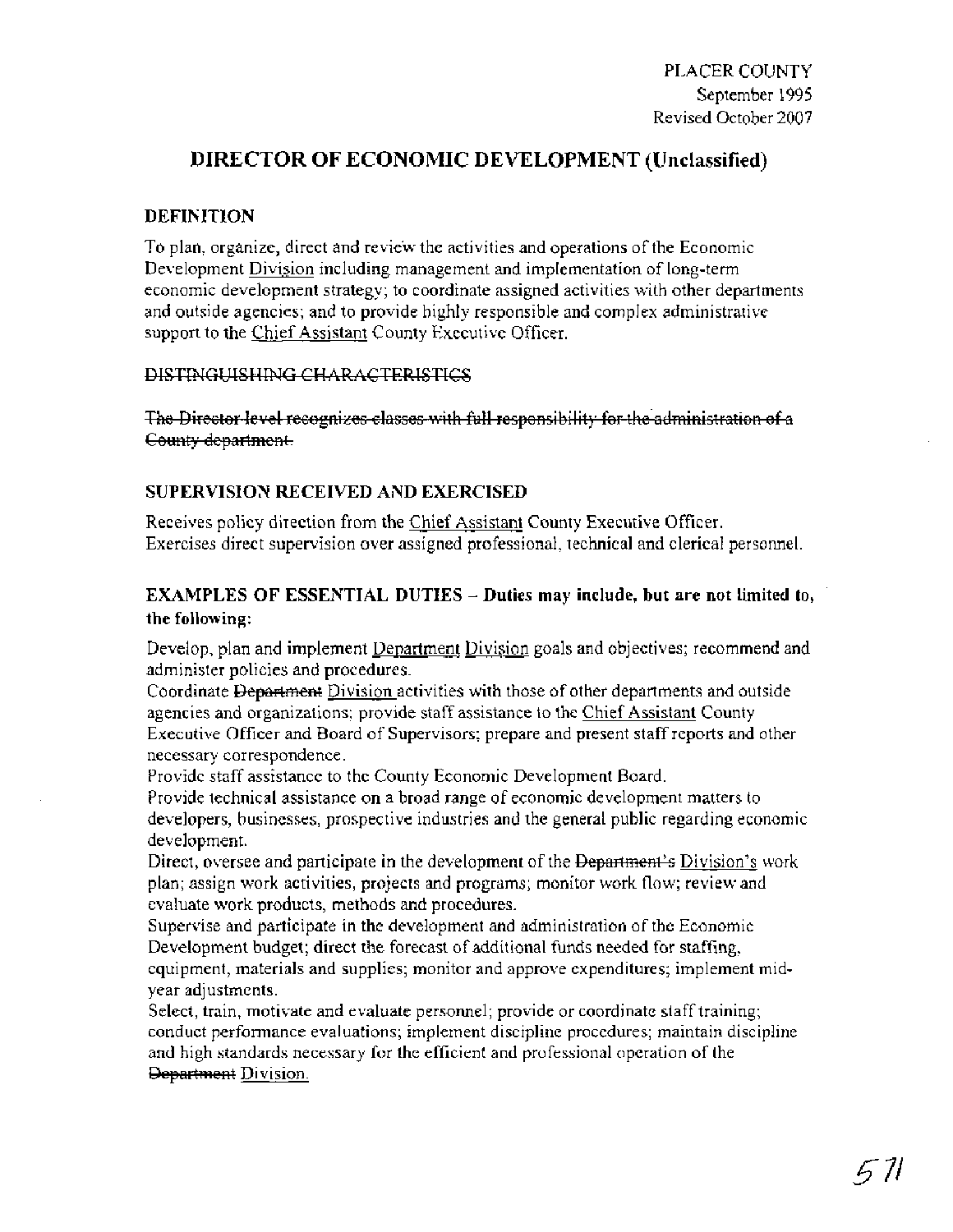## PLACER COUNTY Director of Economic Development (Page 2)

Represent the Department-Division to outside groups and organizations; participate in outside community and professional groups and committees; provide technical assistance as necessary.

Research and prepare technical and administrative reports and studies; prepare written correspondence as necessary.

Build and maintain positive working relationships with co-workers, other County employees and the public using principles of good customer service. Perform related duties as assigned.

## **MINIMUM QUALIFICATIONS**

## **Knowledge:**

- Principles and practices of economic division development.
- Principles of <u>redevelopment</u>.
- Principles and practices of leadership, motivation, team building and conflict resolution.
- Pertinent local, State and Federal laws, rules and regulations.
- Organizational and management practices as applied to the analysis and evaluation of programs, policies and operational needs.
- Principles and practices of organization, administration and personnel management.
- Principles and practices of budget preparation and administration.
- Principles of supervision, training and performance evaluation.

#### **Ability to:**

- Plan, direct and control the administration and operations of the Economic Development Department Division.
- On a continuous basis, analyze budget and technical reports; interpret and evaluate staff reports; know laws, regulations and codes; observe performance and evaluate staff; problem solve Division related issues; remember various rules; and explain and interpret policy.
- On a continuous basis, sit at desk and in meetings for long periods of time. Intermittently twist to reach equipment surrounding desk; perform simple grasping and fine manipulation; use telephone and communicate through written means.
- Foster effective working partnerships among individuals and interests with varying goals.
- $\bullet$  Develop and implement  $\theta$  Department Division policies and procedures.
- Gain cooperation through discussion and persuasion.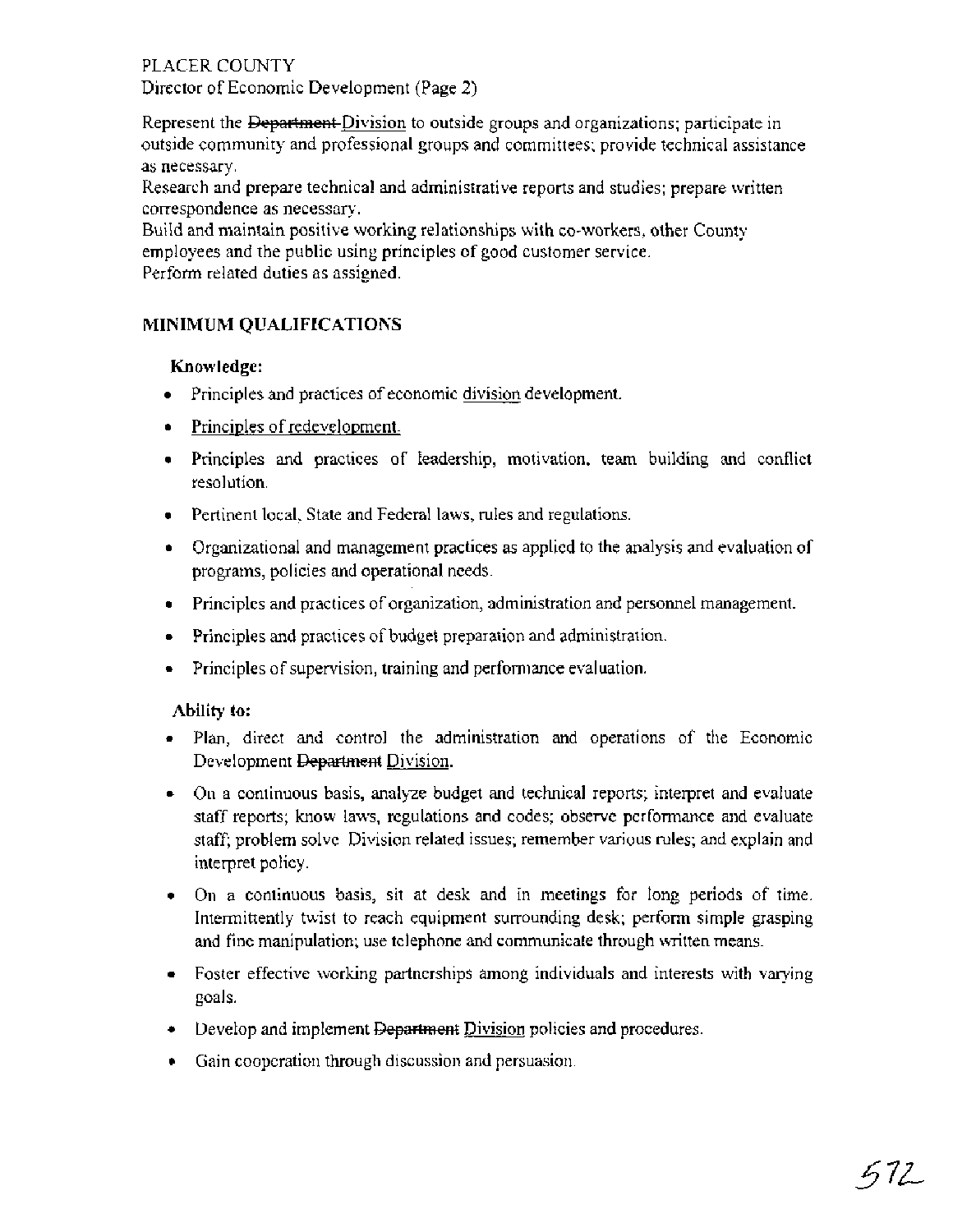Director of Economic Development (Page 3)

- Successfully develop, control and administer the Department Division budget and expenditures.
- Analyze problems, identify alternative solutions, project consequences of proposed actions and implement recommendations in support of goals.
- Interpret and apply County policies, procedures, rules and regulations.
- Communicate clearly and concisely, both orally and in writing.
- Supervise, train and evaluate assigned personnel.
- Work with various cultural and ethnic groups in a tactful and effective manner.
- Establish and maintain effective working relationships with those contacted in the course of work.

#### **Experience and Training**

Any combination of experience and training that would provide the required knowledge and abilities is qualifying. A typical way to obtain the required knowledge and abilities would be:

#### **Experience:**

Seven years of increasingly responsible experience in economic development, including four years of administrative and management responsibility.

#### **Training:**

Equivalent to a Bachelor's degree from an accredited college or university with major course work in business or public administration or economics. Masters degre<u>e</u> preferred.

#### **License or Certificate:**

May need to possess a valid California driver's license as required by the position. Proof of adequate vehicle insurance and medical clearance may also be required.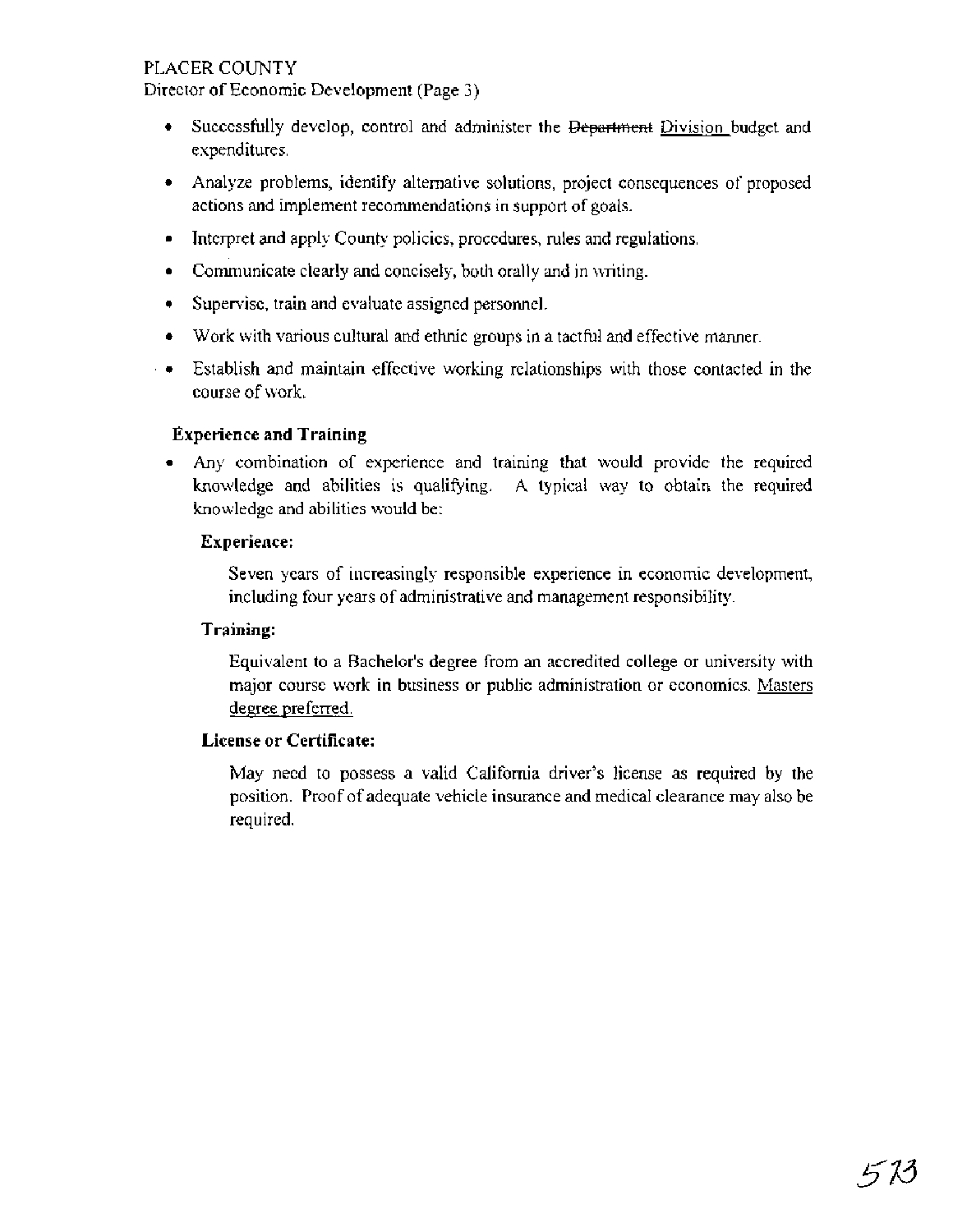# **ENGINEERING MANAGER UNCLASSIFIED**

#### **DEFINITION**

To plan, organize, manage, and coordinate the programmatic, administrative and operational activities of one or more functions in the assigned Department; to direct, manage, and supervise the work of assigned staff; to establish and implement assigned programs' objectives and performance standards; to serve as a member of the assigned Department Management Team which is responsible for fulfilling the mission and carrying out the policies of the assigned Department; and to promote and participate in collaborative activities, programs, and projects that cross functional areas.

#### **DISTINGUISHING CHARACTERISTICS**

The Engineering Manager job class recognizes positions that provide full second-line, direct supervision to employees within a work section and assumes substantive and PLACER COUNTY<br>
Reviewel P.1996<br>
Reviewel Colober 2007<br>
November 1996<br>
Reviewel Grober 2007<br>
DEPINITION<br>
DEPINITION<br>
DEPINITION<br>
DEPINITION<br>
DEPINITION<br>
DEPINITION<br>
DEPINITION<br>
DEPINITION<br>
DEPINITION<br>
DEPINITION and accordi Revised October 2007<br>
Revised October 2007<br>
ENGINEERING MANAGER<br>
UNCLASSIFIED<br>
DEFINITION<br>
To plan, organize, manage, and coordinate the programmatic, administrative and<br>
operational activities of one or more functions in Transit) and/or Engineering (Design, Right-of-way, Inspection, Materials) a technical engineering field. This job class requires directing and reviewing the activities of other Professional PLACER COUNTY<br>
November 1996<br>
Revised October 2007<br>
Newther 1996<br>
Revised October 2007<br>
NEERING MANAGER<br>
UNCLASSIFIED<br>
coordinate the programmatic, administrative and<br>
not saigned starf, to establish and implement assigned Engineers as well as providing the highest level of engineering support to the Department.

#### **SUPERVISION RECEIVED AND EXERCISED**

Receives general direction from the Director and Assistant Director. Exercises direct supervision over supervisory, professional, technical, field, maintenance and elerical personnel professional and supervisory personnel, and may supervise technical and clerical personnel.

## **EXAMPLES OF ESSENTIAL DUTIES** - **Duties may include, but are not limited to, the following:**

Serve as a Management Team member participating in the development and implementation of departmental policies, procedures, and programs.

Plan, organize, and manage the programmatic, administrative and operational activities within designated areas of responsibility; monitor and evaluate work in progress to ensure compliance with goals and policies.

Participate in the identification and allocation of resources (fiscal, staffing, and materials); and contribute to the problem-solving, decision making, and planning activities of the Department.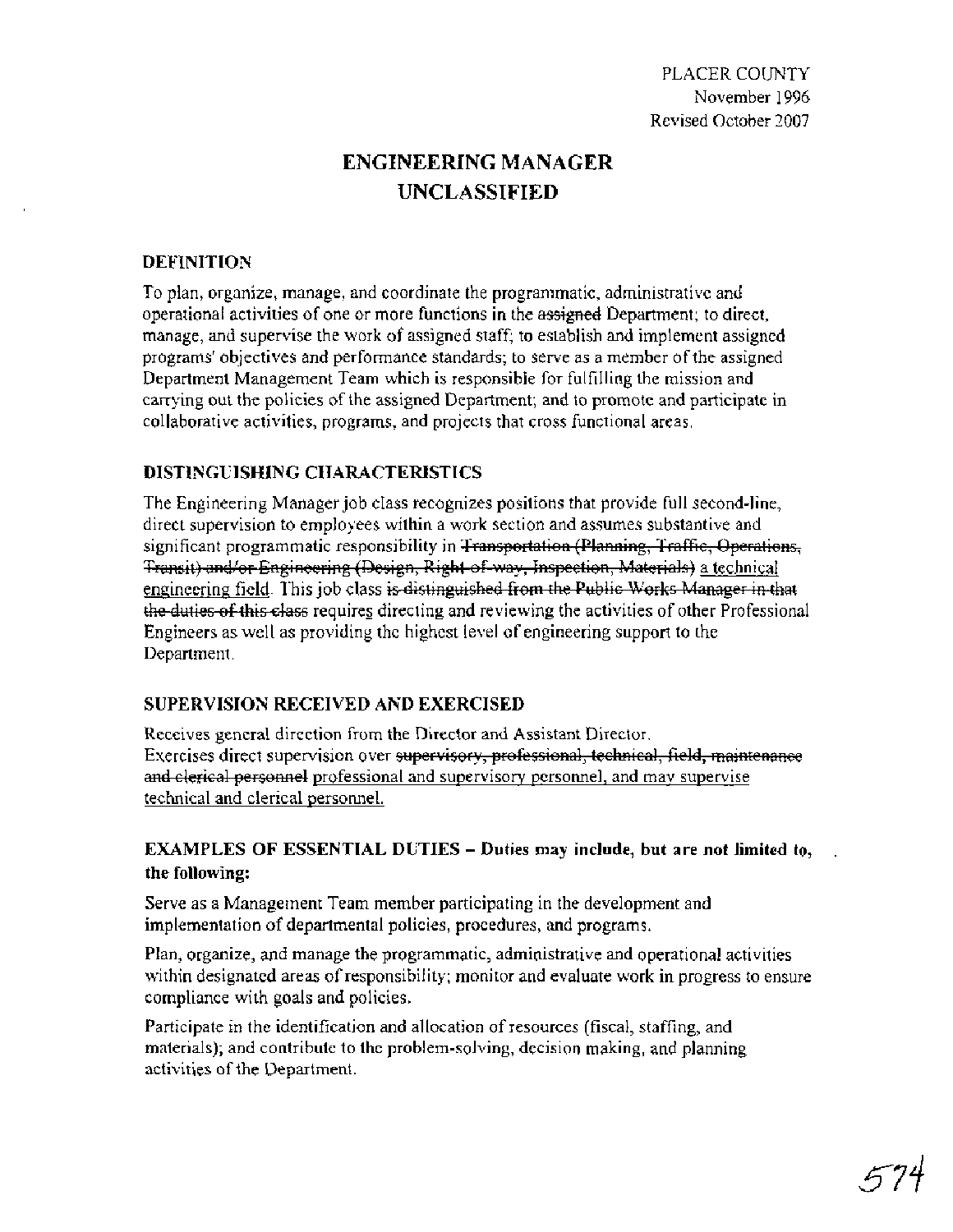## PLACER COUNTY Engineering Manger (Page 2)

Identify and implement goals, objectives, and activities to be accomplished; direct and coordinate the implementation of strategies and p'lans.

Provide professional and managerial resources to the Director, Management Team, other departments, and the public in a responsible and supportive manner.

Represent the Department with organizations, local communities, special interest groups, businesses, customers, and the general public using principles of good customer service.

Establish and maintain open communications with other County Departments, multidisciplinary teams, and other governmental organizations; coordinate data, resources, and work products in support of productive and positive working relationships.

Direct, supervise, and participate in the development and administration of budgets; coordinate and direct the forecasting of funds needed; research and analyze funding resources and availability.

Participate in the selection of staff; coordinate staff training; conduct performance evaluations; recommend discipline; implement discipline procedures as directed.

Direct, practice and be responsible for professional Civil and Traffic Engineering activities of the assigned department.

Answer questions and provide information to the public; investigate complaints and recommend corrective action as necessary to resolve complaints.

Perform related duties as assigned.

## **MINIMUM QUALIFICATIONS**

#### **Knowledge of:**

- . Principles and practices of a Public Works agency.
- Principles and practices of a designated discipline with specific knowledge and experience in the same area.
- Principles and practices of management, leadership, motivation, team building and conflict resolution.
- Organizational and management practices as applied to development, analysis, and evaluation of programs, policies and operational needs.
- Principles and practices of budget preparation and administration.  $\bullet$
- Pertinent local, State and Federal rules, regulations and laws.  $\bullet$
- Modem office procedures, methods and computer equipment.  $\bullet$
- Principles and practices of research, analysis and management.  $\bullet$
- Principles of supervision, training and performance evaluations.  $\bullet$
- Principles and practices of work safety.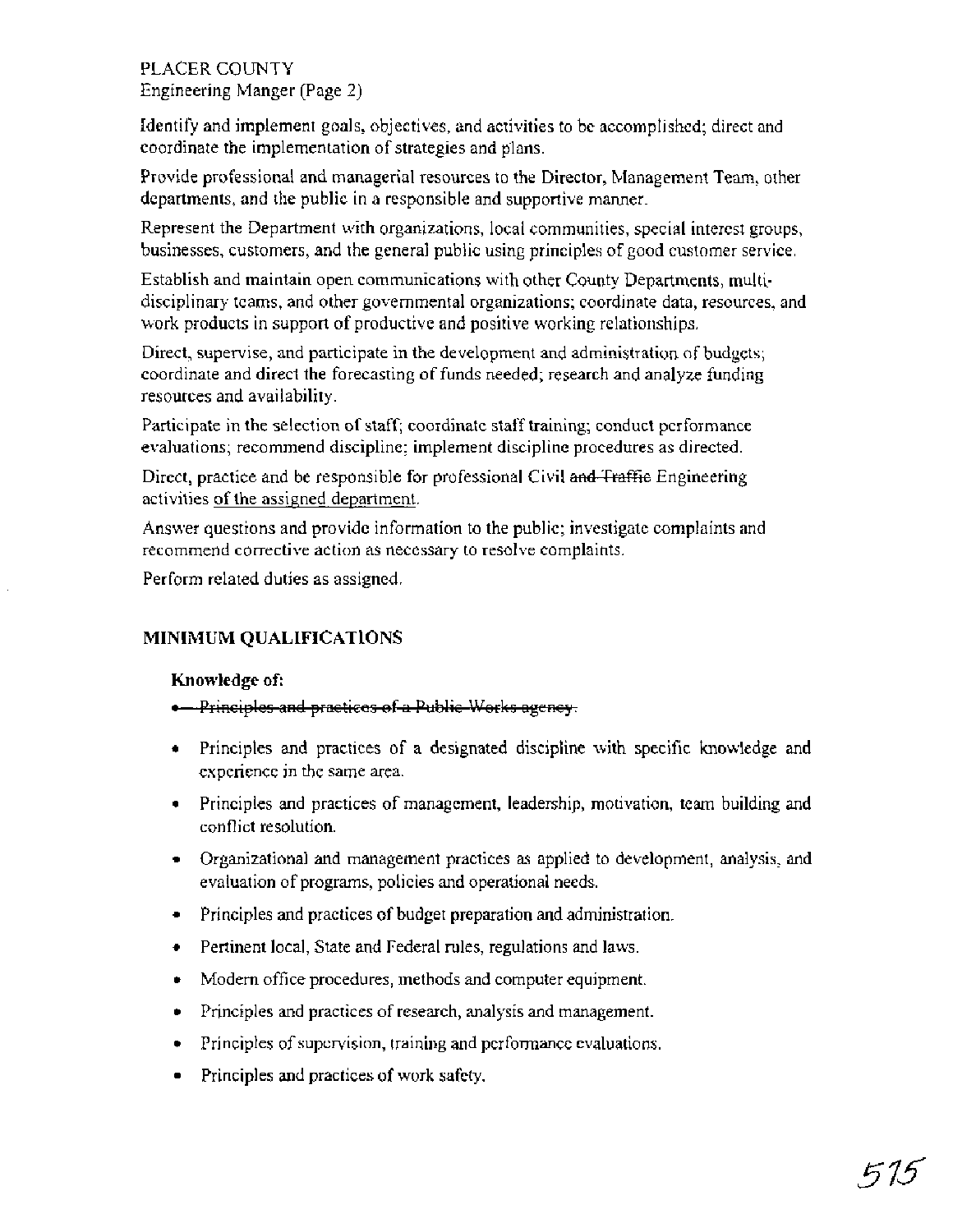#### **Ability to:**

- Organize, implement and direct activities of professional, technical, field and office and clerical staff involved in assigned program operations/activities.
- On a continuous basis, know and understand all aspects of assigned job; intermittently analyze work papers, reports and special projects; identify and interpret technical and numerical information; observe and problem solve operational and technical policy and procedures.
- On a continuous basis, sit at desk for long periods of time; intermittently twist to reach equipment surrounding desk; perform simple grasping and fine manipulation; use telephone, and communicate through written means; and occasionally lift moderate weight; attend meetings, including traveling. Some specialty areas require the ability to visit field sites, including accessing areas under construction.
- Analyze budget and technical reports; interpret and evaluate staff reports; know laws, regulations and codes; problem solve department related issues; and interpret County-wide and Departmental policies and procedures.
- Direct and review the activities of Professional Engineers.
- Successfully develop, manage and monitor multiple budgets, programs and expenditures.
- Develop and recommend policies and procedures related to assigned operations and for multi-disciplinary assignments.
- Make presentations to governing Boards and community groups. Gain cooperation through discussion and persuasion.
- Establish and maintain effective working relationships with those contacted in the course of work.
- Work with various cultural and ethnic groups in a tactful and effective manner.
- Communicate clearly and concisely, both orally and in writing.
- Supervise, train and evaluate assigned staff.

## **Experience and Training**

Any combination of experience and training that would provide the required knowledge and abilities is qualifying. A typical way to obtain the required knowledge and abilities would be:

#### **Experience:**

Five years of increasingly responsible experience as a registered Professional Engineer in the required specialty field, including two years of administrative and supervisory responsibility.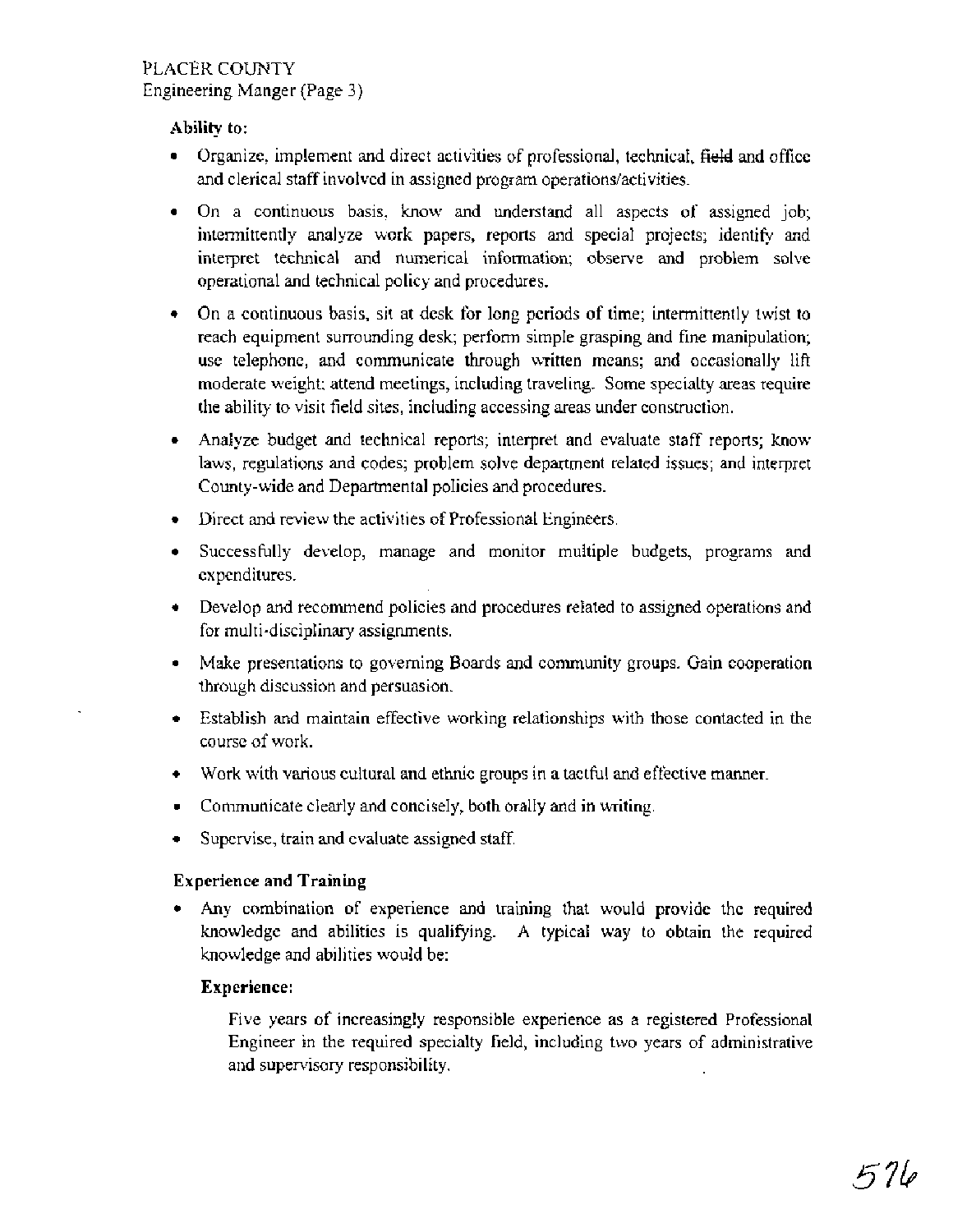## **Training:**

Equivalent to a Bachelor's degree from an accredited college or university with major coursework in civil engineering or a related field.

#### **License or Certificate**

- Possession of a Certificate of Registration as a Professional Engineer in an appropriate discipline as issued by the State of California.
- Possession of, or ability to obtain, a valid driver's license. Proof of adequate vehicle insurance and medical clearance may also be required.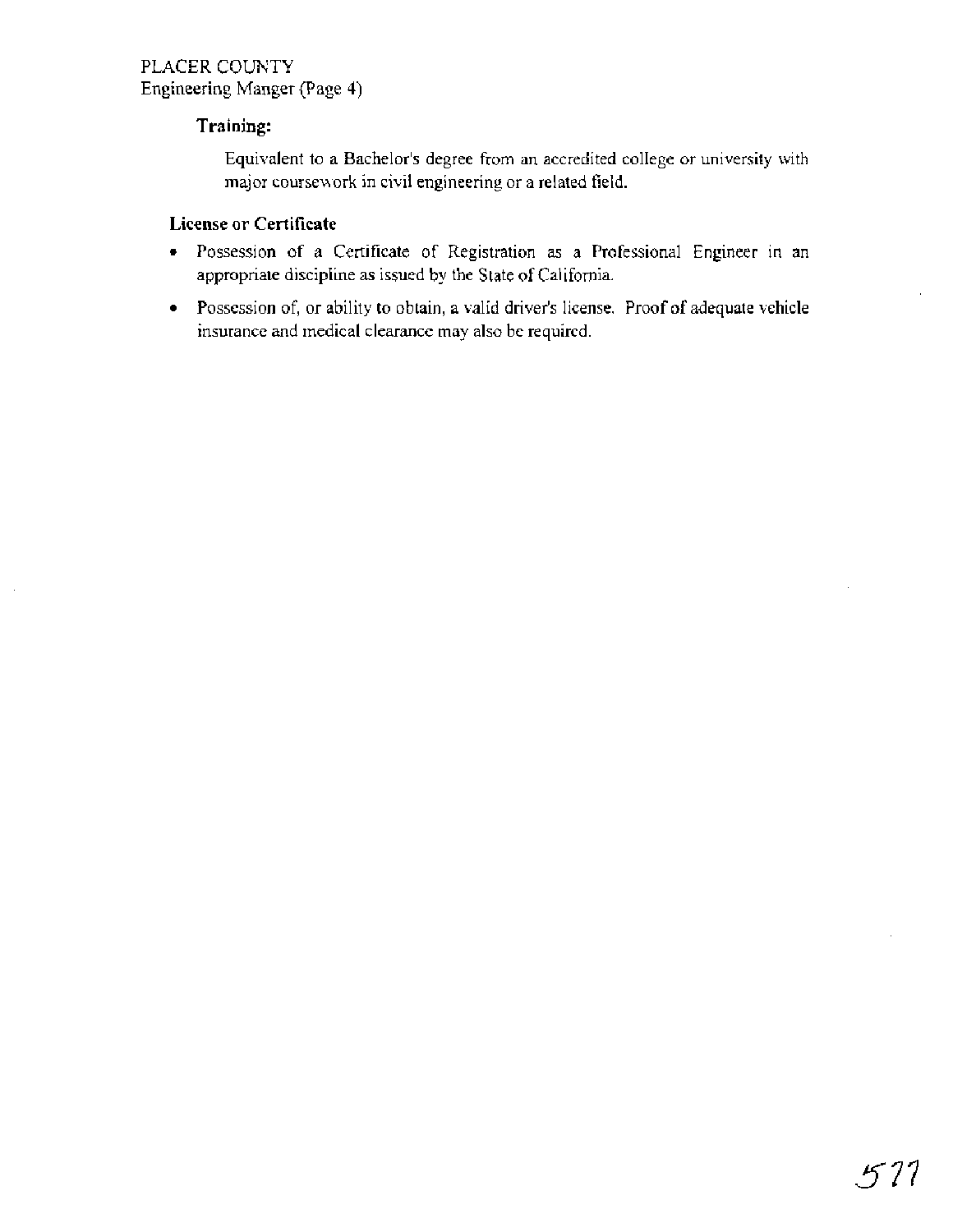#### **ENVIRONMENTAL COORDINATOR**  (Unclassified)

#### **DEFINITION**

To perform administrative and management activities related to directing and coordinating all phases of environmental review for the County. To plan, organize, direct and coordinate the County's environmental and planning program; to coordinate environmental planning activities with County departments and city, regional, and state agencies; to coordinate environmental review functions, including California Environmental Quality Act (CEQA) and National Environmental Protection Act (NEPA), and to act as a principal representativeladvocate of the County before other agencies. This position is exclusive to allocations within the Community Development/Resource Agency.

#### **SUPERVISION RECEIVED AND EXERCISED**

Receives general direction from the Director of the Community Development/Resource Agency. Exercises functional/technical supervision over professional, technical and clerical staff.

#### **EXAMPLES OF ESSENTIAL DUTIES -Duties may include, but are not limited to, the following:**

Coordinate the environmental and land use review process for categorically exempt, ministerial, emergency and discretionary projects, and work with a variety of expert consultants in specialized environmental disciplines.

Review the environmental impact of private and public projects within Placer County and its cities and adjoining counties and their cities to ensure the inclusion of mitigation measures for any adverse environmental impacts upon Placer County and its cities; work with applicants and consultants.

Act as project director over complex, environmental impact studies, including preparation of federal documents, for very large and potentially controversial projects or very long term projects, with significant economic consequences; participate in coordinating County environmental planning and review activities with other departments and divisions.

Manage and/or may prepare negative declarations, exemptions, draft and final environmental impact reports, environmental assessments, and other environmental documents, pursuant to CEQA and NEPA for County projects; function as the principal specialist in the preparation of complex environmental documents including EIRs.

Direct and manage the work of consultants; assist in the preparation of requests for proposals, review bids, interview and select consultants; manage workflow, set expectations and priorities, and monitor outcomes; negotiate contracts; prepare and maintain a list of environmental consultants.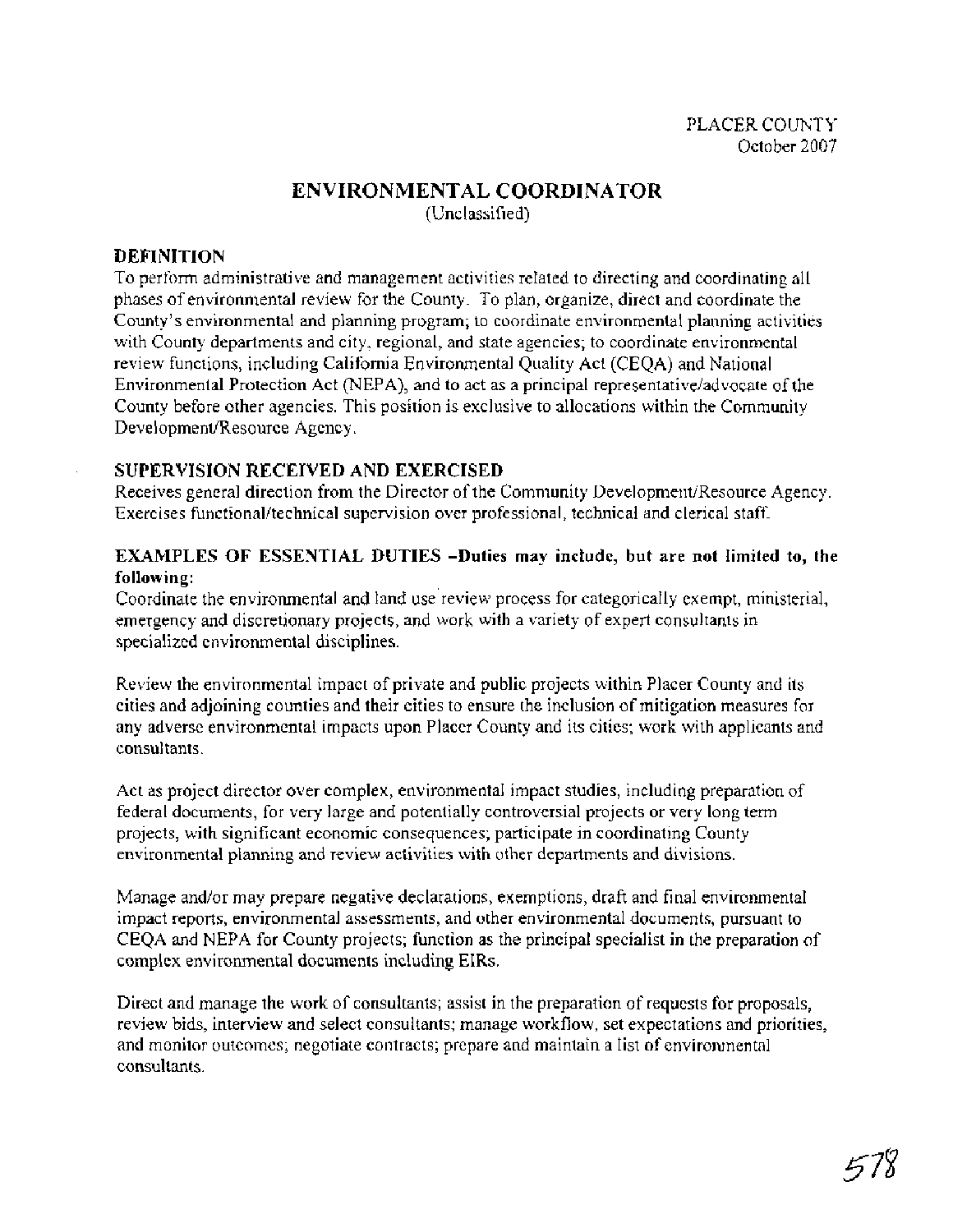PLACER COUNTY Environmental Coordinator (Page 2)

Determine fees according to estimated costs sufficient to defray the expenses of preparing an EIR; review draft reports and adds comments and rebuttals received in the review and hearing process; prepare findings of fact and statements of overriding consideration for adoption of environmental impact reports; file notices of completion of draft EIRs with the State Secretary of Resources; make copies of draft reports available to the public, and give notice of completion and availability by press release to the media within the county; present final EIRs to decisionmaking groups at public hearings; file final decisions as to approval or denial of projects with the County Clerk.

May prepare environmental permit applications for the U.S. Army Corps of Engineers, California Department of Fish and Game, California Reclamation Board, and Regional Water Quality Control Board, notification of the State Historic Preservation Office, and other environmental permits and approvals.

Prepare Board of Supervisors' communications, staff reports, and general informational memos; represent the Agency and deliver oral presentations at public hearings before the Board of Supervisors, Planning Commissions, community meetings, meetings with county, city, state and federal agencies, workshops and conferences.

Prepare miscellaneous information as part of the environmental review process; prepare and update various environmental forms; review, evaluate, and respond to proposed environmental legislation, amendments to Acts, and other changes in laws, regulations, policies, and procedures; update County environmental regulations; disseminate information on changes in environmental regulations; implement federal and state and local environmental laws and policies; comment on other agencies' environmental documents and plans.

Negotiate mitigation requirements with federal and state agencies; serve as advisor to other County departments in the design of projects to reduce environmental impacts and to suggest cost-effective mitigation measures; prepare and implement mitigation monitoring plans.

Serve as a liaison between the County and outside community groups or individuals concerned with the balance between development projects and the environment; resolve difficult environmental and planning problems; assist citizens with complaints relating to environmental issues.

Establish and maintain positive working relationships with co-workers, other County employees and managers, and the community utilizing accepted principles of effective customer service; represent the County of Placer and its Community Development/Resource Agency to the public and to other agencies in a positive and productive manner.

Assign, review, coordinate and monitor the work performed by staff.

Perform other duties as assigned.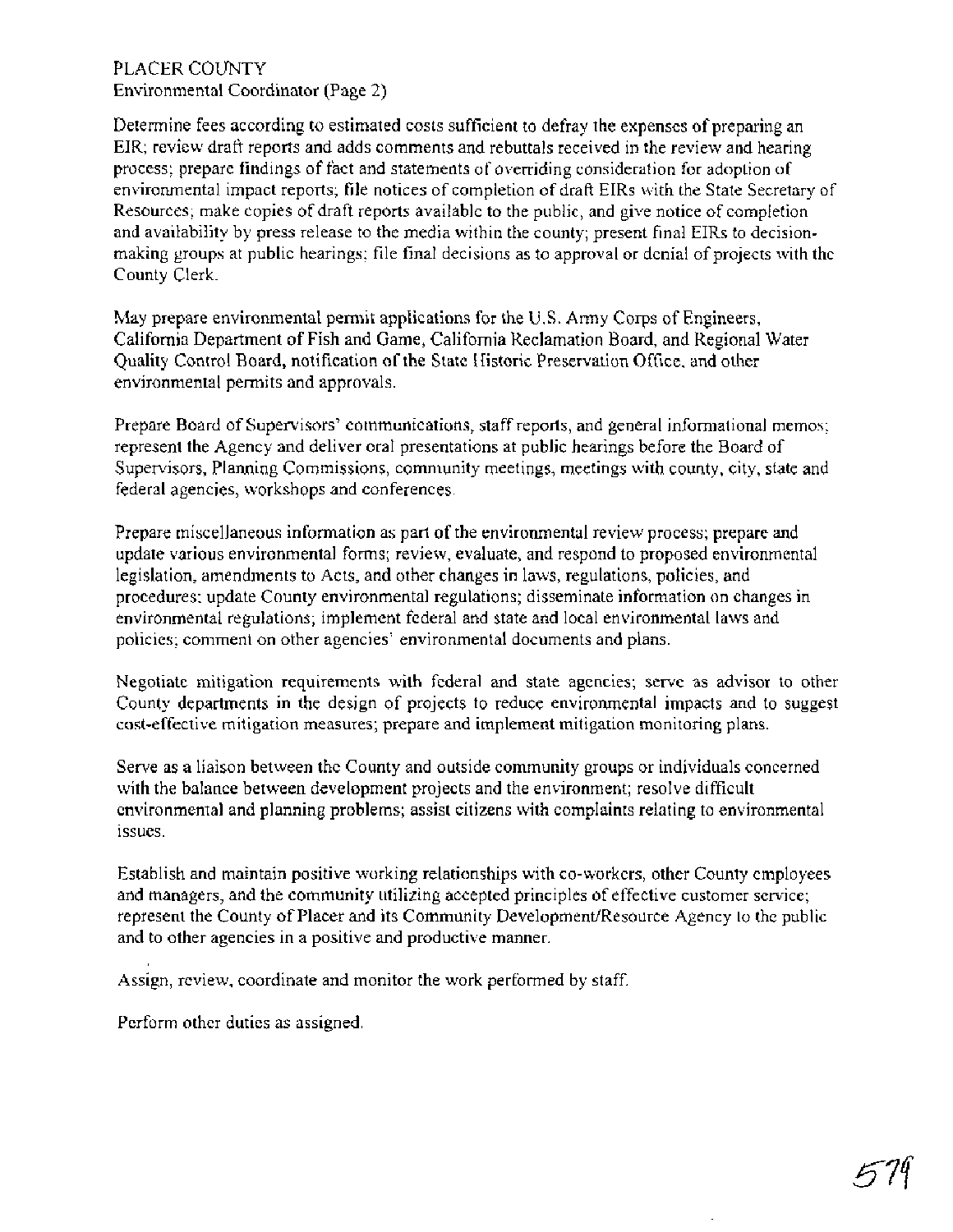#### **MINIMUM QUALIFICATIONS:**

#### **Knowledge of:**

- Principals and practices of environmental land use planning and development.
- Current literature, information services, and research techniques in the field of environmental coordination.
- Federal, State and local environmental laws and regulations, including the California Environmental Quality Act and National Environmental Policy Act; state land use planning laws; Subdivision Map Act; County Zoning Code; applicable County Ordinance.
- Principles and practices of environmental impact analysis in urban, urbanizing, and rural areas; trends and statistics affecting the scope, content, and processing of environmental documents.
- Technical, geographical, and scientific terms used to define environmental conditions, substance or species.
- Preparation of EIRs and negative declarations, federal environmental documents, or land development reports.
- Zoning and subdivision principles and regulations.
- Legal basis for land use planning, zoning, subdivision, environmental management and land development.
- The role of local, State, and Federal government in environmental/land use matters; federal and state agency permit processing.
- Public infrastructure facilities planning and financing.
- Regulatory requirements and programs of federal and state agencies charged with the protection of wildlife and natural resources.
- Political structure and legislative processes of federal, state, county and city government.
- Project management principles and practices.
- Principles and practices of public administration, including organizational structure and service delivery systems of county government.
- Principles and practices of public finance, budgeting, fiscal control and administrative and policy analysis.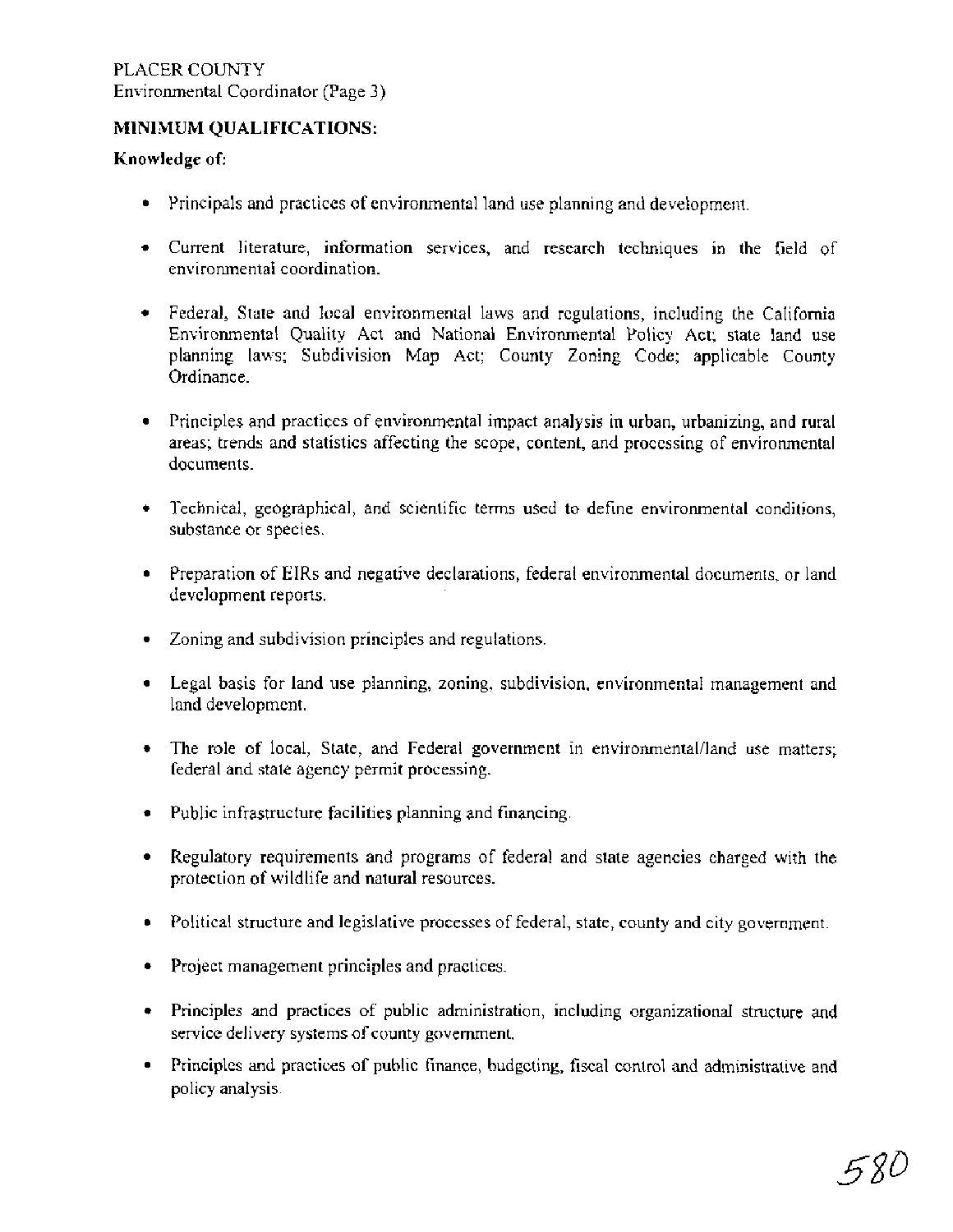Environmental Coordinator (Page 4)

- County customer service objectives and strategies.
- **a** Research practices applicable to data collection and data analysis.
- Contract preparation, negotiation and administration.
- Principles and practices of leadership, motivation, team building, consensus building and conflict resolution.
- Communication techniques required for gathering, evaluating and transmitting information and directing group discussions; oral and written communication skills.
- Principles and practices of supervision, training, and personnel management.
- Computer software, including word processing, spreadsheet, presentation and database applications.
- English usage, spelling, punctuation, and grammar.

#### **Ability to:**

- On a continuous basis, know and understand all aspects of the job; intermittently analyze work papers and special projects; identify and interpret technical and numerical information; observe and problem solve operational and technical policies and procedures.
- Interpret and apply Federal, State and local policies, procedures, laws and regulations; interpret and explain environmental programs to the general public.
- Perform professional environmental work with minimal supervision; develop program plans and anticipate alternatives for program adjustments.
- Effectively and critically evaluate complex discretionary cases and other development projects. Prepare general and technical reports, graphic displays, forms, questionnaires and surveys.
- Learn to analyze problems, identify alternative solutions, project consequences of proposed actions, and implement recommendations in support of goals.
- Prepare requests for proposals; analyze, review and interpret bids, contracts, laws, and regulations; prepare and negotiate contracts.
- Evaluate program goals and establish priorities; organize and handle multiple projects simultaneously; prioritize complex workload; meet deadlines under challenging conditions.
- **a** Plan, direct, coordinate and monitor the work of multi-disciplinary staff and consultants; act as a primary resource to staff, provide input to staff regarding sensitive and/or complex issues; provide direction, goals, suggestions and guidance to staff.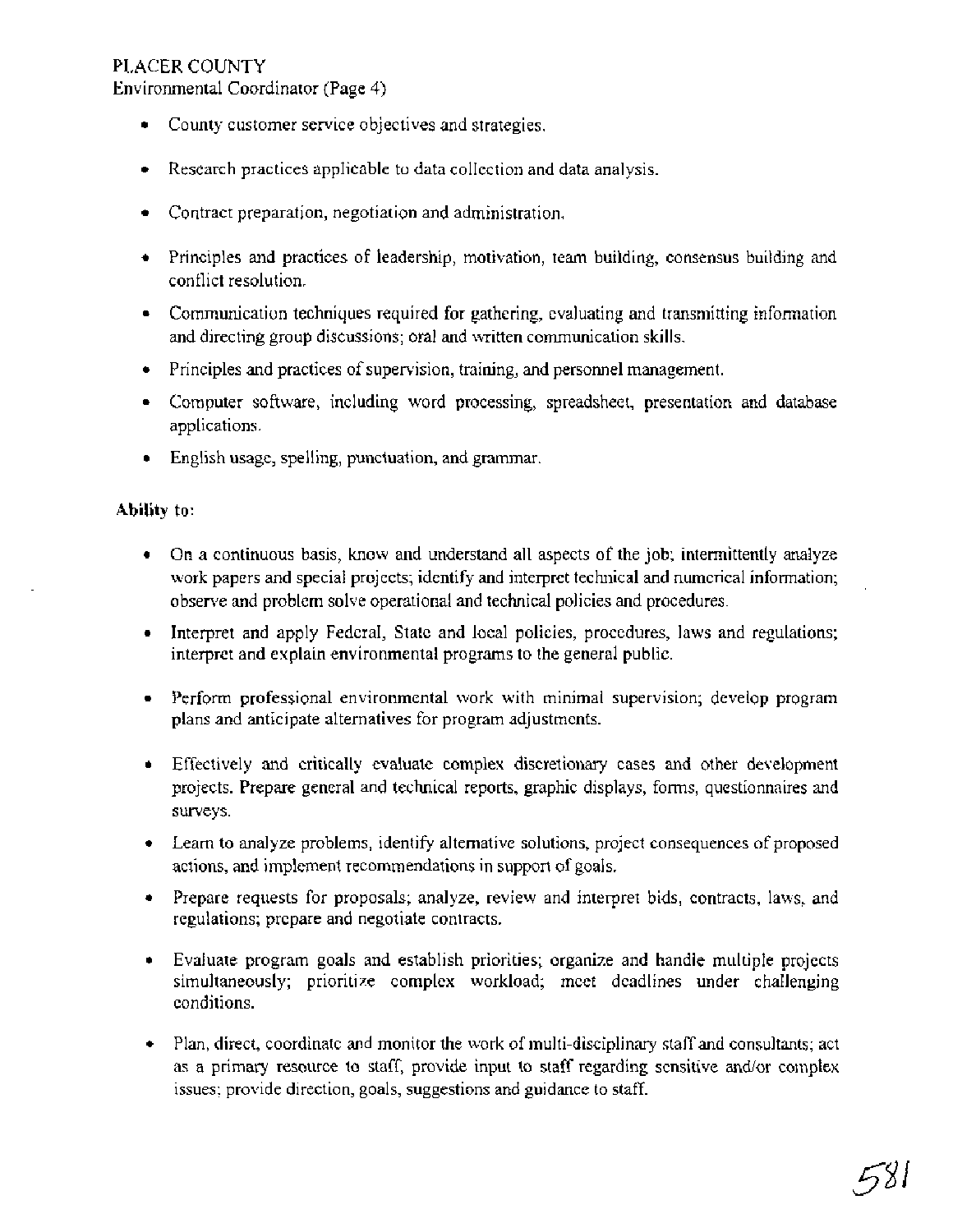Environmental Coordinator (Page 5)

- Apply the principles and practices of motivation and team building.
- Resolve conflict; build consensus between diverse parties; demonstrate sensitivity and astuteness in political situations.
- Communicate clearly and concisely, both orally and in writing; prepare and deliver effective oral presentations on complex issues and recommendations; maintain composure during presentations opposed by others.
- Analyze situations quickly and objectively, apply appropriate elements of decision-making and determine the proper course of action; make appropriate decisions under duress.
- Work with various cultural and ethnic groups in a tactful and effective manner.
- Assess the customer's immediate needs and ensure customer's receipt of needed services through personal service or referral; provide prompt, efficient and responsive service.
- Establish and maintain effective working relationships with those contacted in the performance of required duties.
- On a continuous basis, sit at desk or in meetings for long periods of time; intermittently twist to reach equipment surrounding desk; walk, stand, bend, squat, kneel, or twist, perfom simple grasping and fine manipulation; use telephone, and write or use a keyboard to communicate through written means or enter/retrieve data from computer; and lift light weight.
- Use a computer, calculator, telephone, facsimile machine, and photocopy machine.

#### **Experience and Training:**

Any combination of education and experience that would likely provide the required knowledge and skills is qualifying. A typical way to obtain the knowledge and skills would be:

#### **Experience:**

Five (5) years of increasingly responsible planning and development, permitting, environmental planning, or public works experience including two years of project management experience.

#### **Training:**

Equivalent to a bachelor's degree from an accredited college or university with major course work in environmental studies, environmental science, biology, environmental engineering, ecology planning, forestry, geography, political science, urban and regional planning, geology, or closely related field.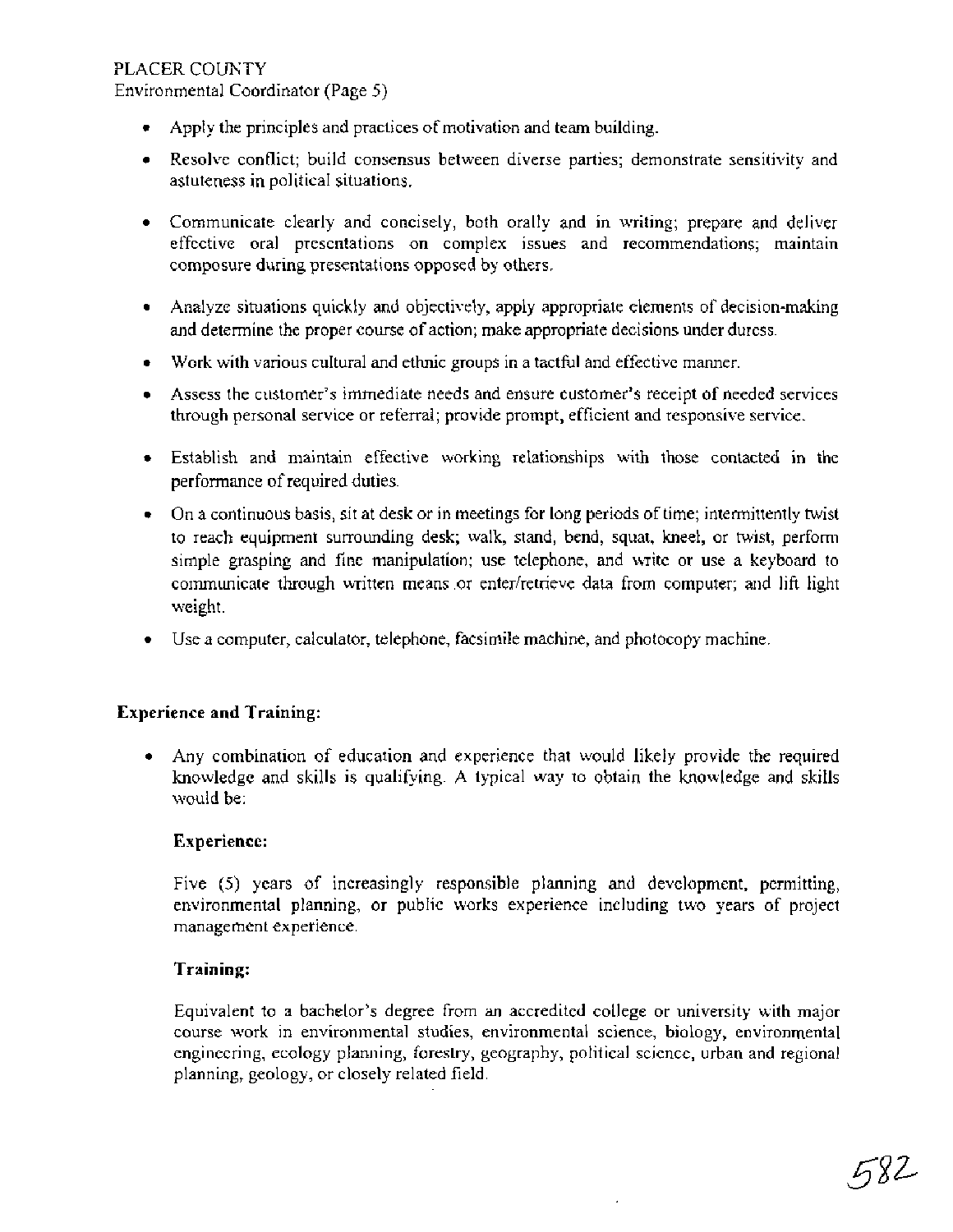## PLACER COUNTY Environmental Coordinator (Page 6)

 $\overline{\phantom{a}}$ 

## **License or Certificate:**

May need to possess a valid California driver's license as required by the position. Proof of adequate vehicle insurance and medical clearance may also be required.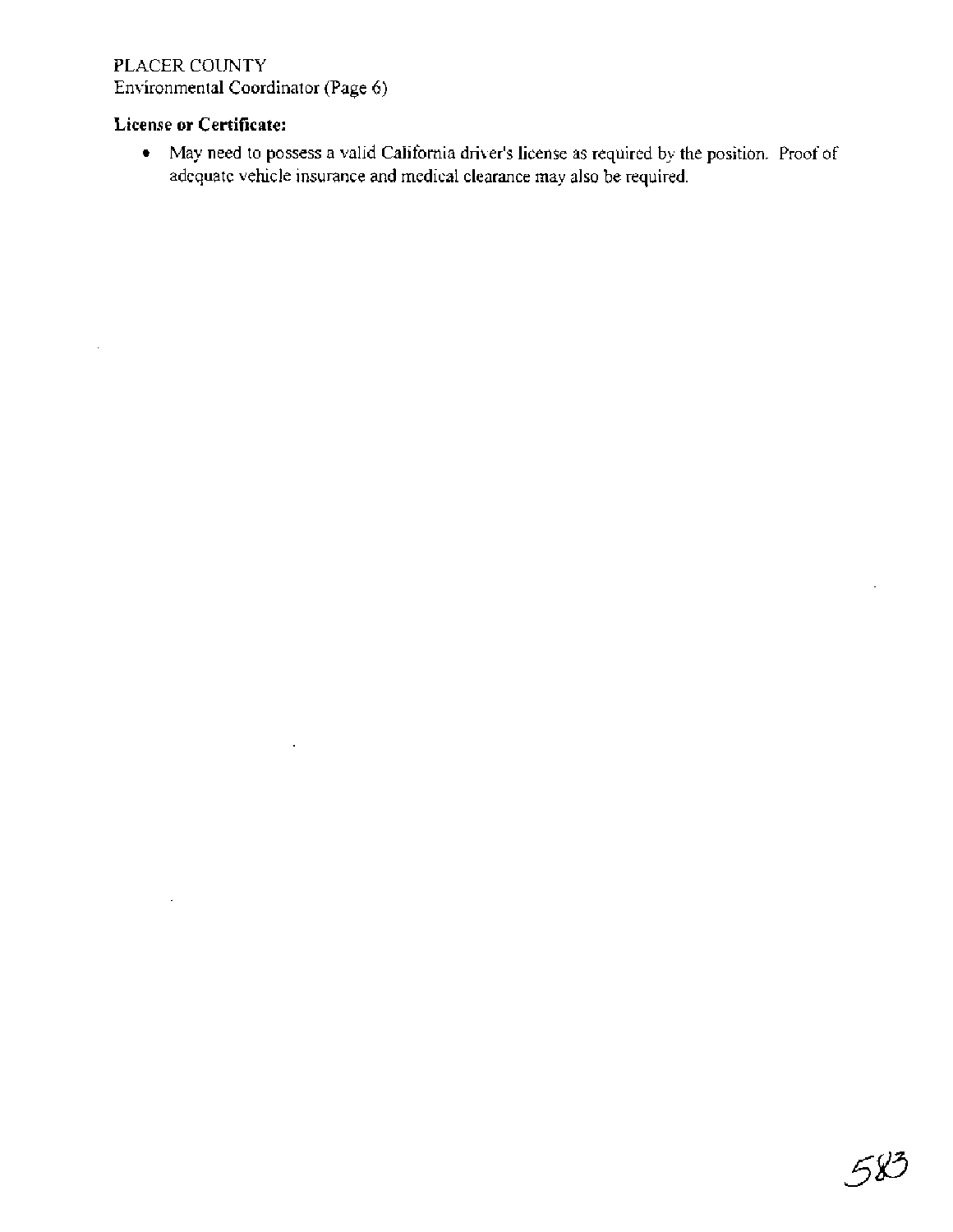# **VETERAN SERVICES OFFICER (Unclassified)**

#### **DEFINITION**

To plan, organize, direct and review the activities and operations of the Veteran Services Department including assisting veterans and dependents in obtaining benefits; to coordinate assigned activities with other departments and outside agencies; and to provide highly responsible and complex administrative support to the County Executive Officer.

## **DISTINGUISHING CHARACTERISTICS**

This level recognizes classes with full responsibility for the administration of a County department.

## **SUPERVISION RECEIVED AND EXERCISED**

Receives policy direction from the County Executive Officer. Exercises direct supervision over assigned professional and clerical personnel.

## **EXAMPLES OF ESSENTIAL DUTIES** - **Duties may include, but are not limited to, the following:**

Develop, plan and implement Department goals and objectives; recommend and administer policies and procedures.

Coordinate Department activities with those of other departments and outside agencies and organizations; provide staff assistance to the County Executive Officer and Board of Supervisors; prepare and present staff reports and other necessary correspondence. Serve as secretary to the County Veterans Advisory Council and coordinate veteran issues among the Board of Supervisors, County Executive Officer and the Advisory Council.

Provide technical assistance to veterans and dependents regarding Federal and State benefit entitlement.

Direct, oversee and participate in the development of the Department's work plan; assign work activities, projects and programs; monitor work flow; review and evaluate work products, methods and procedures.

Supervise and participate in the development and administration of the Veteran Services budget; direct the forecast of funds needed for staffing, equipment, materials and supplies; monitor and approve expenditures; implement mid-year adjustments.

Select, train, motivate and evaluate personnel; provide or coordinate staff training; conduct performance evaluations; implement discipline procedures; maintain discipline and high standards necessary for the efficient and professional operation of the Department.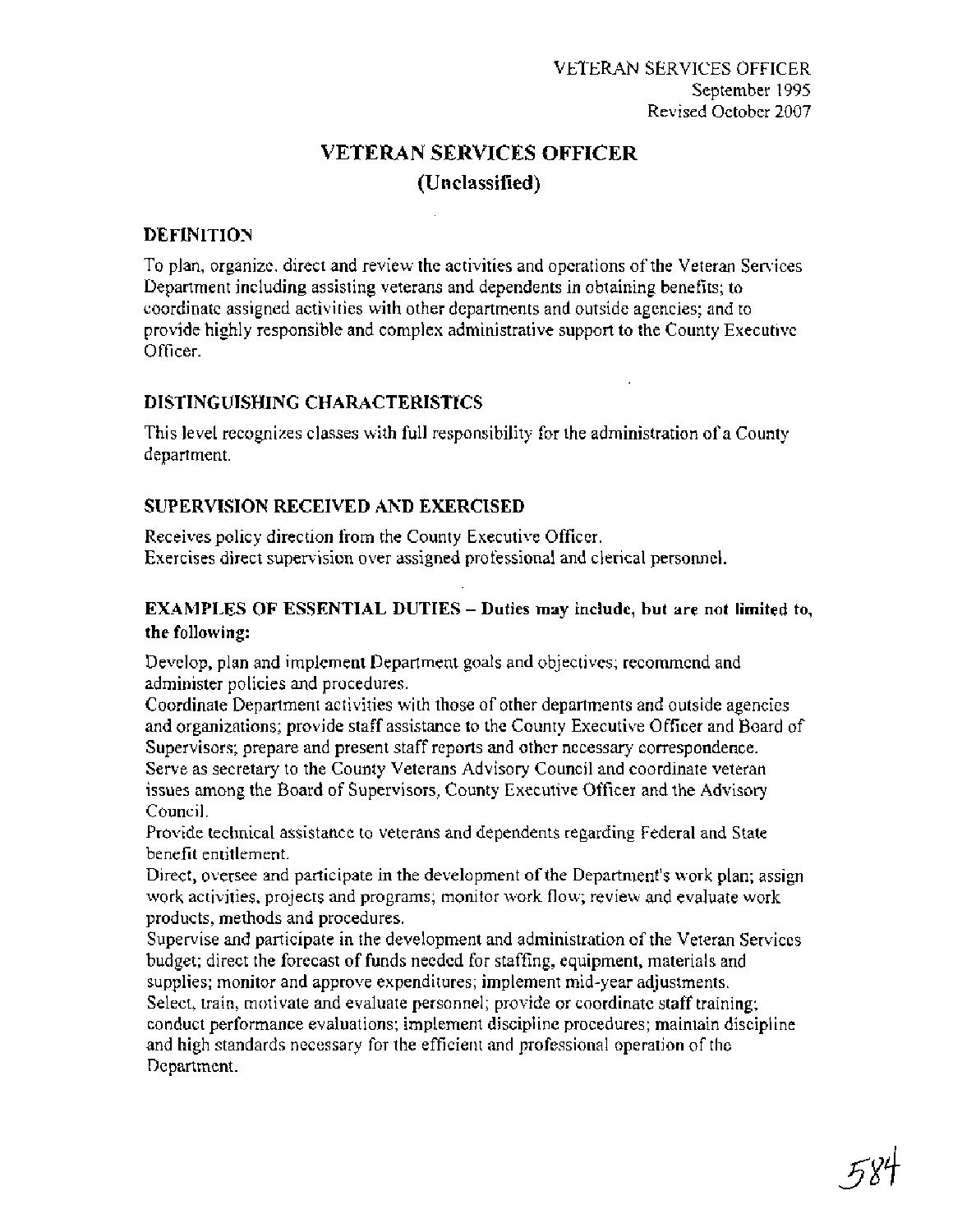#### VETERAN SERVICES OFFICER

September 1995

Revised October 2007

Represent the Department to outside groups and organizations; participate in outside community and professional groups and committees; provide technical assistance as necessary.

Research and prepare technical and administrative reports and studies; prepare written correspondence as necessary.

Build and maintain positive working relationships with co-workers, other County employees and the public using principles of good customer service. Perform related duties as assigned.

## **MINIMUM QUALIFICATIONS**

#### **Knowledge of:**

- Principles and practices of veterans administration programs.
- Principles and practices of leadership, motivation, team building and conflict resolution.
- Pertinent local, State and Federal laws, rules and regulations.
- Organizational and management practices as applied to the analysis and evaluation of programs, policies and operational needs.
- Principles and practices of organization, administration and personnel management.
- $\bullet$ Principles and practices of budget preparation and administration.
- Principles of supervision, training and performance evaluation.

#### **Ability to:**

- Plan, direct and control the administration and operations of the Veteran Services Department.
- On a continuous basis, analyze budget and technical reports; interpret and evaluate staff reports; know laws, regulations and codes; observe performance and evaluate staff; problem solve Department related issues; remember various rules; and explain and interpret policy.
- On a continuous basis, sit at desk and in meetings for long periods of time. Intermittently twist to reach equipment surrounding desk; perform simple grasping and fine manipulation; use telephone and communicate through written means.
- $\bullet$  . Effectively interview to obtain adequate and relevant information; deal fairly and courteously with the public; and work with interruptions.
- Perform technical, procedural and data gathering responsibilities associated with assisting veterans and dependents in obtaining the full range of available entitlement.
- Develop and implement Department policies and procedures.
- Gain cooperation through discussion and persuasion.  $\bullet$